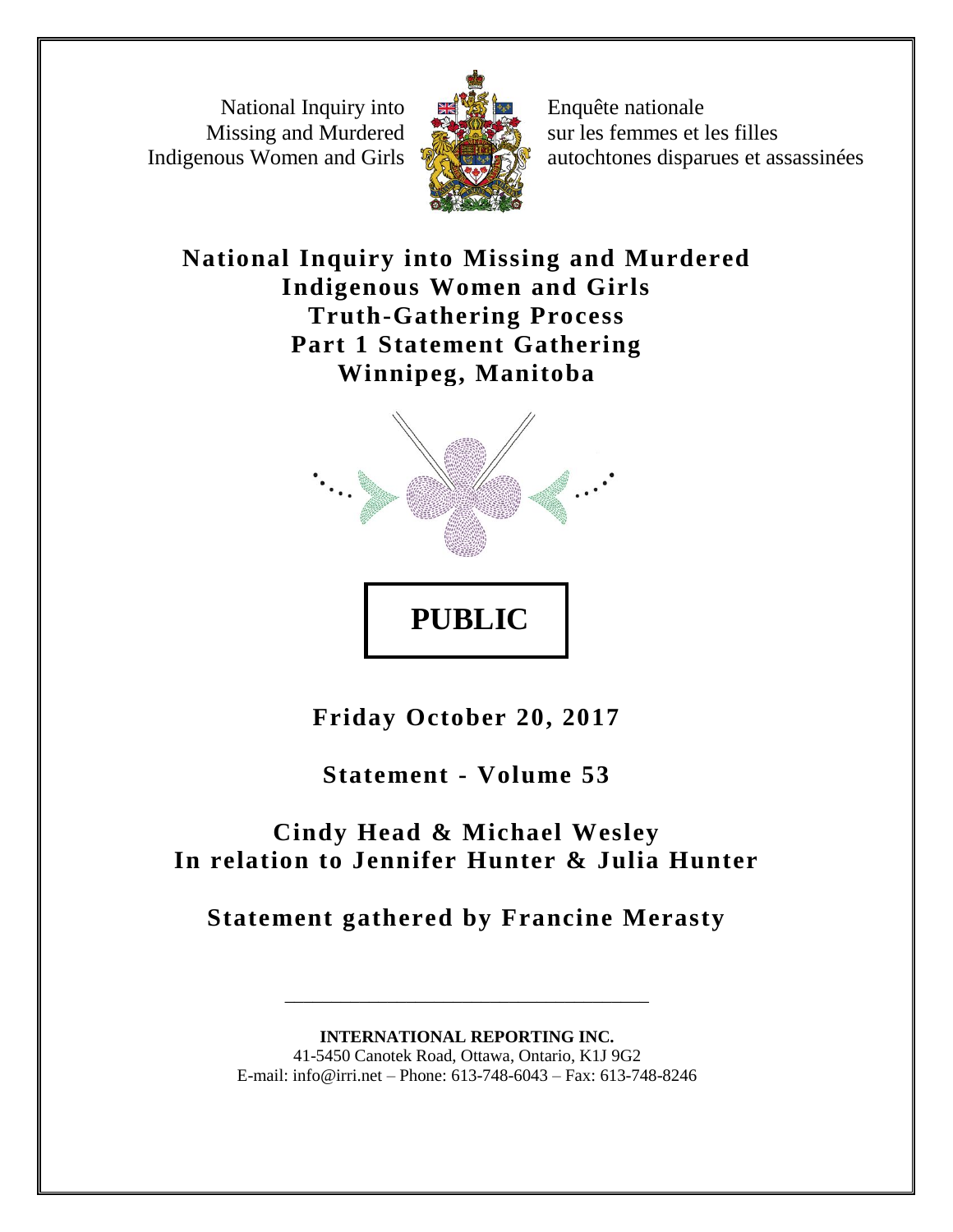**II**

# **TABLE OF CONTENTS**

| Statement - Volume 53<br>October 20, 2017<br>Witnesses: Cindy Head & Michael Wesley | Page |
|-------------------------------------------------------------------------------------|------|
| Testimony of Cindy Head & Michael Wesley 1                                          |      |
| Reporter's certification 29                                                         |      |
| Statement gathered by Francine Merasty                                              |      |
| Documents submitted with testimony: none.                                           |      |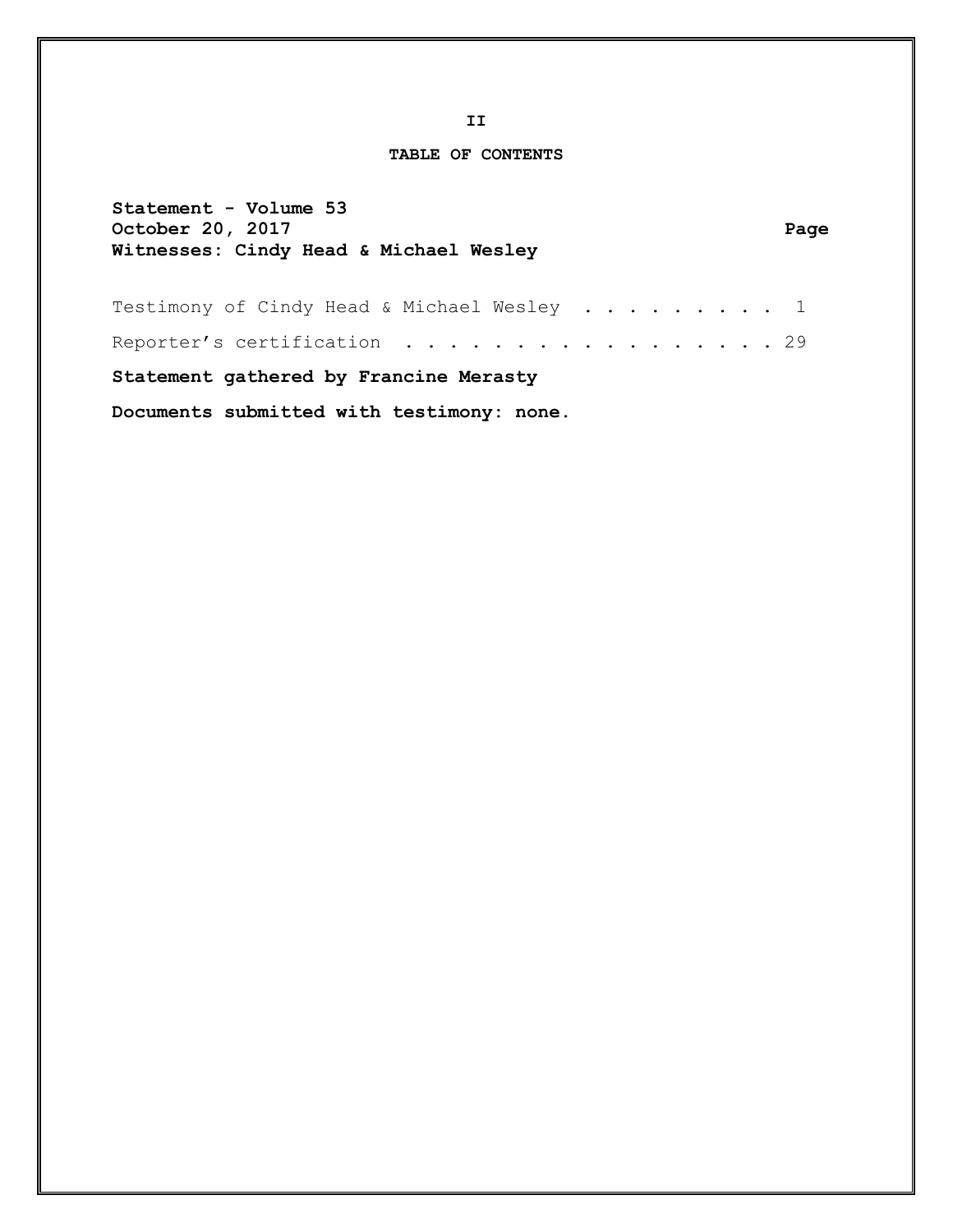**Statement - Public 1 Cindy Head & Michael Wesley (Jennifer & Julia Hunter)**

 Winnipeg, Manitoba --- Upon commencing on Friday, October 20, 2017 at 10:20 **MS. FRANCINE MERASTY:** So, the camera is on now, and the recorder. My name is Francine Merasty with the National Inquiry into Missing and Murdered Indigenous Women and Girls, speaking on the record with Cindy Head and 7 Michael Wesley (ph) of -- what Nation are you quys from? 8 MS. CINDY HEAD: I'm Métis on the treaty. **MS. FRANCINE MERASTY:** Okay. From the Métis Nation, and they're from Winnipeg. You're from Winnipeg? **MS. CINDY HEAD**: Yes. **MS. FRANCINE MERASTY:** We're here in 13 Winnipeg on October 20<sup>th</sup>, 2017. Cindy, you're here to voluntarily give your statement in the matter of your loved one. And present with us in the room, you just want to say your name? 17 MS. CINDY HEAD: Cindy Head. **MR. MICHAEL WESLEY:** Michael Wesley. **MS. FRANCINE MERASTY:** Health supports? **MS. SHANNON MCCRORY** : Shannon McCrory. **MS. SHERYL BLASFA**: Sheryl Blasfa (ph). **MS. GLENDA:** Glenda (indiscernible). **MS. FRANCINE MERASTY:** And then -- so, your statement will be audio recorded today and you have allowed us -- allowed us to video tape your statement. Can you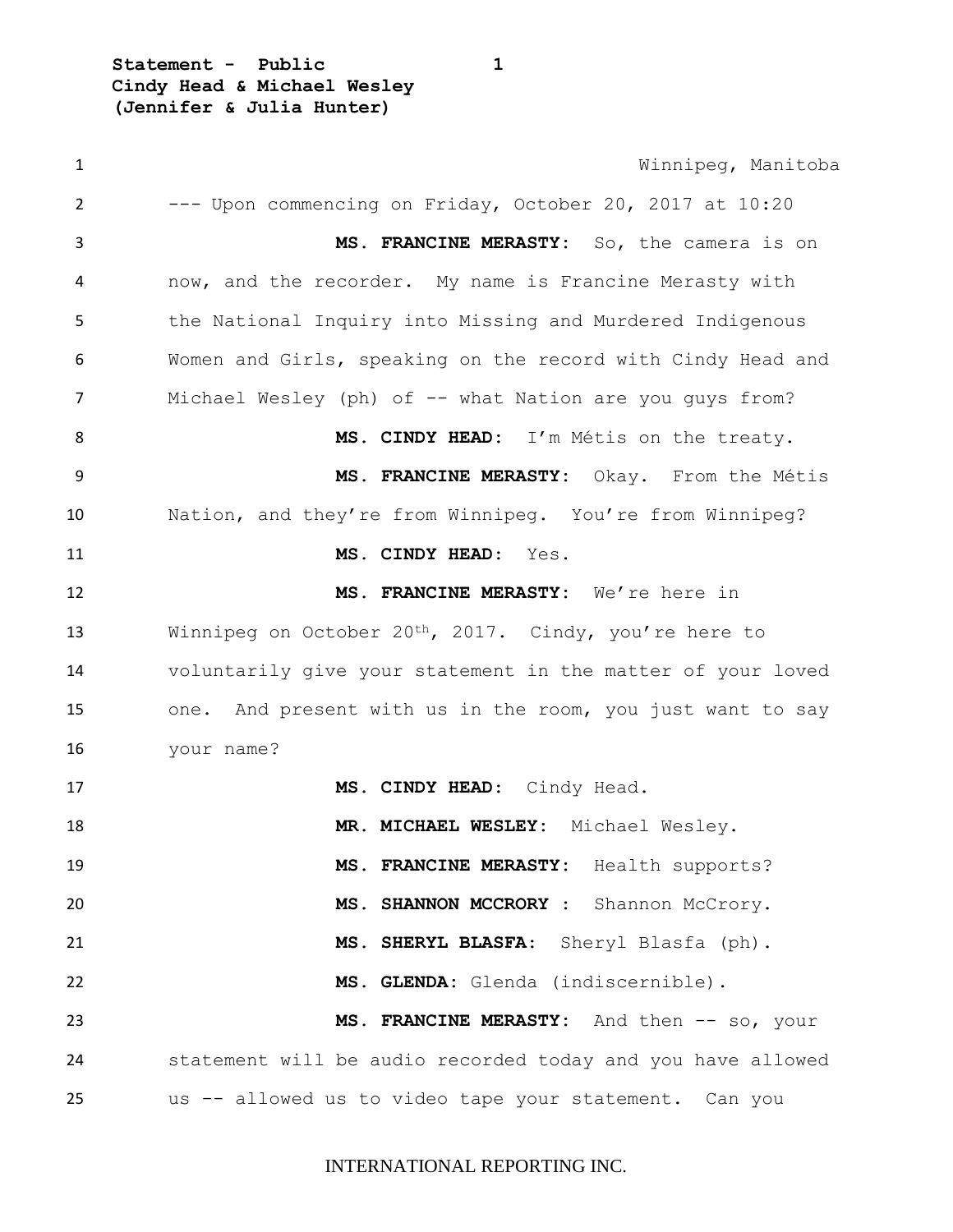**Statement - Public 2 Cindy Head & Michael Wesley (Jennifer & Julia Hunter)**

 please confirm that you agree with this? **MS. CINDY HEAD:** Yes, I agree. **MS. FRANCINE MERASTY:** Okay. So, what do you want to share with us today, if you want to begin? **MS. CINDY HEAD:** Well, there's two sisters that were taken from us. My younger one was -- she would have been 21. Well, she was turning 21 when she was taken 8 from us, and her name was Jennifer Hunter. And that's my nephew's -- my nephew, Mike, that was his mom. I think it was over 18 years ago already, she's been gone. She was happy that day. She phoned my mom. Every night, she always says goodnight to my mom or she calls one of us. And it was a Sunday night, so I guess she said goodnight to my mom. She wasn't drinking or anything. 15 And then my mom phoned me the next day and told me. I said, "What, did Jennifer phone you?" She said, yeah, she said goodnight last night and I said oh, okay, that's good. So, that day -- well, that morning, nothing dawned on me, you know? We thought she was okay and everything, but that's when the cops came to my door and 21 they said, "Are you Cindy, Cindy Hunter?" And I said yeah. "Do you have a sister named Jennifer Hunter?" And I said, "Yeah. Why, what's going on?" And they said, "Well, she's at the hospital. Would you like to come with us?" And they didn't tell me till I was in the cop car, and that's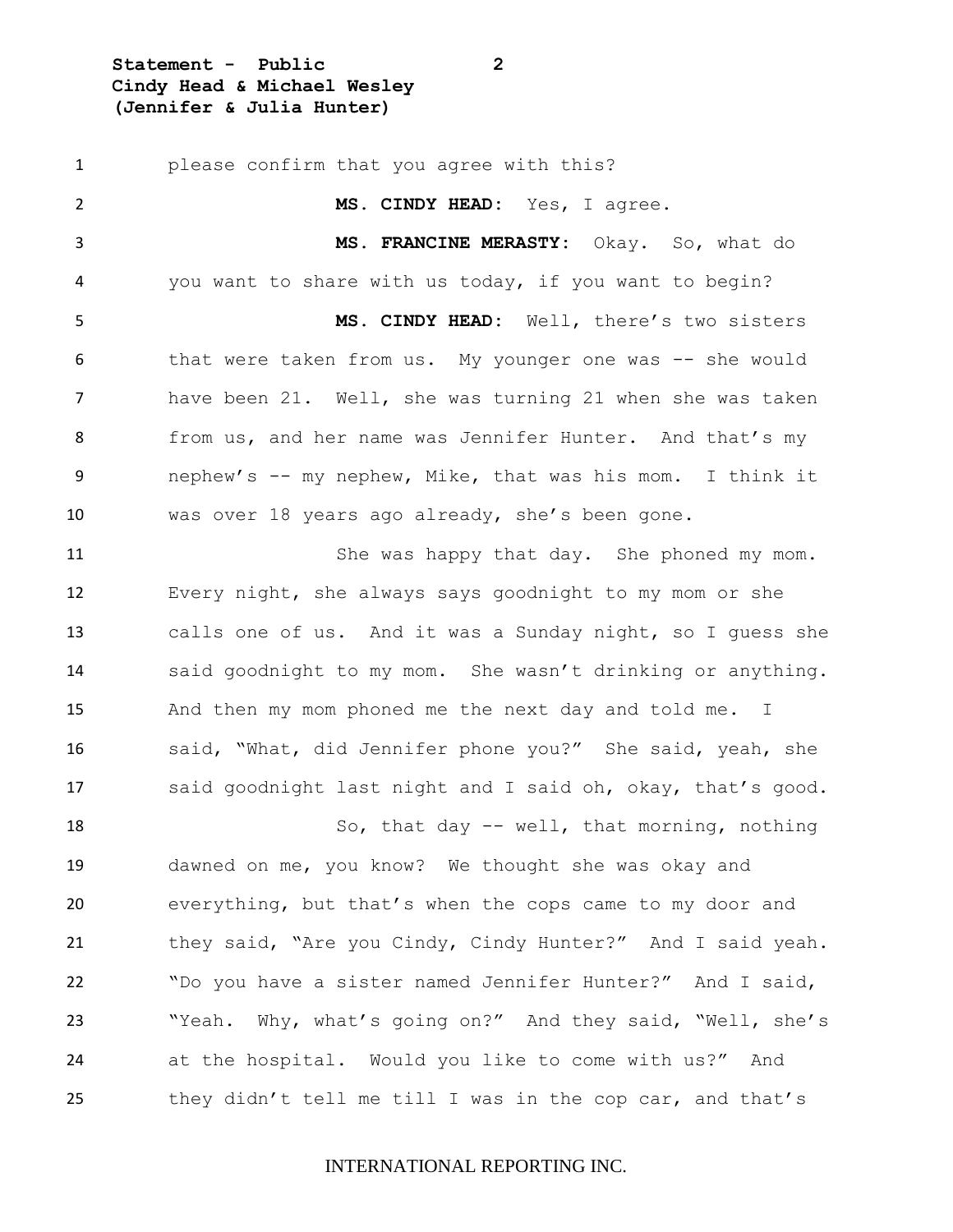**Statement - Public 3 Cindy Head & Michael Wesley (Jennifer & Julia Hunter)**

when they told me they found her.

2 They found her in an apartment on Maryland Street by the Maryland Hotel there, in the basement suite; I guess that's where she was staying. I guess she was naked. And this is just what my mom and them were telling 6 me, but when the cop picked me up, that's what he told me; 7 that she was naked. She was covered up in a sheet and I asked him well, what happened? How did this happen? And, I guess they told me that her so-called boyfriend put something in her drink and I -- I don't know. I just -- I 11 just didn't say anything until my mom got there and that's when she was already gone. She was already brain dead because the pills were already in her system early. So, my mom, I don't know, she kind of freaked out and everything and...

 **MS. FRANCINE MERASTY:** And that happened here in Winnipeg?

 **MS. CINDY HEAD:** Yeah. And then after that, I don't know. That guy tried coming to the hospital but my uncles and them told him to leave. And, he wanted to bring her clothes to her, you know? So, we left that to him again. My mom took care of the investigation and everything or whatever. But, I just thought I'd get that out, like, because I know that guy did kill her because she wouldn't take pills for nothing. I knew my sister well,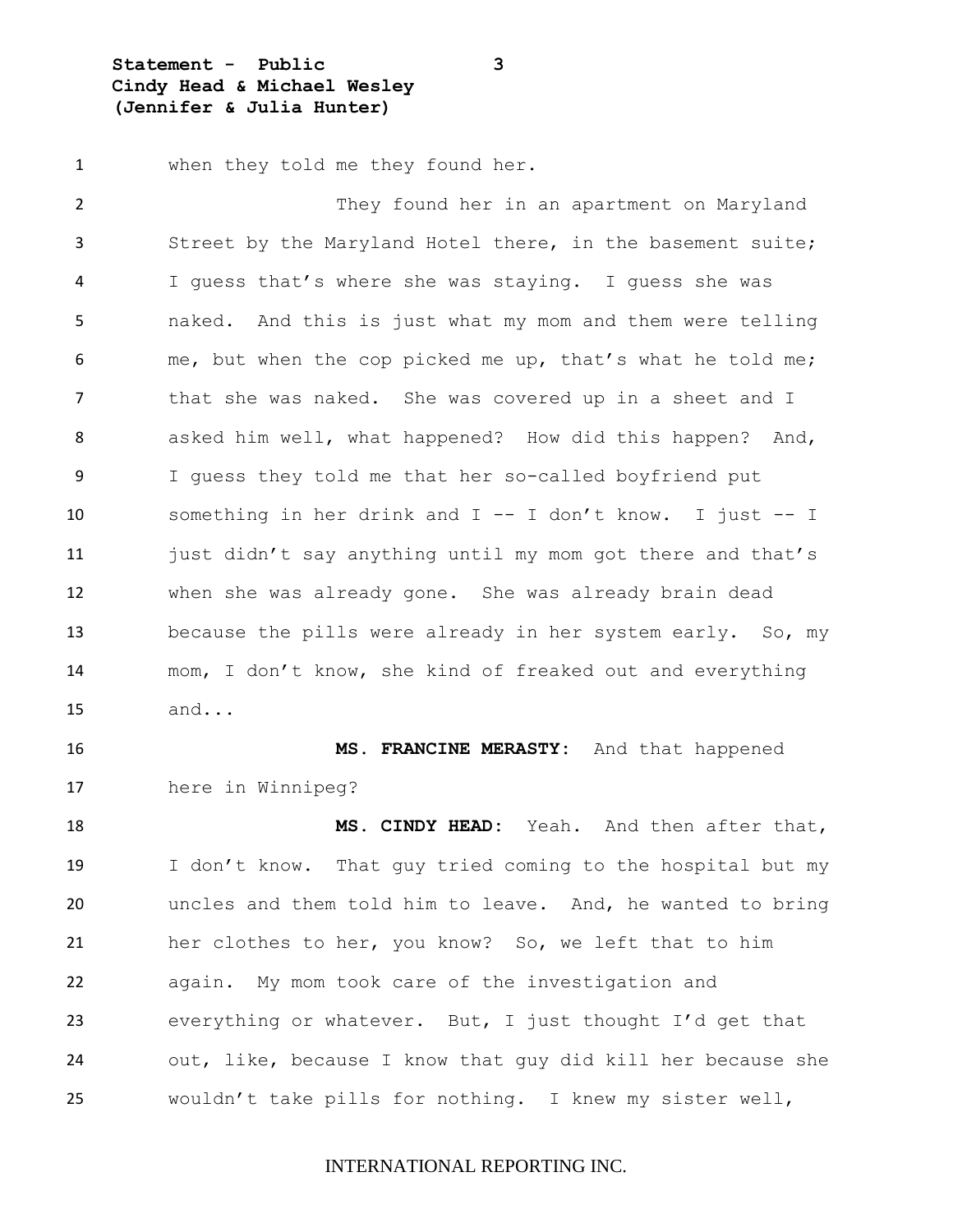**Statement - Public 4 Cindy Head & Michael Wesley (Jennifer & Julia Hunter)**

 you know? She liked to drink, but never take pills. **MS. FRANCINE MERASTY:** Mm-hmm. **MS. CINDY HEAD:** And we didn't know who this guy was because she was going out with this guy just to make his dad jealous. Because they were -- his dad and her broke up, and I guess she went out with him and kind of 7 made him jealous, I think. If she -- if he didn't -- if she didn't meet up with this guy, she would have been alive today. But, I don't know. For me, they should have just arrested him there, but I don't know. I don't know what happened and I blocked a lot of things out because I -- in a way, I'm mad of, of what happened. Like, the cops really didn't investigate right. **MS. FRANCINE MERASTY:** Mm-hmm. **MS. CINDY HEAD:** And they told us there was not much they could do. And then I said -- well, my mom was telling me, and she was crying and everything, and these kids were still small. And, I said, "What are we going to tell them, that their mom is gone, you know?" And then I guess -- I don't know. He was brought up with a -- 21 with a foster mother and he -- she took them right from the hospital, him and his brother. So, she raised them until they were 18, and she did a good job. But, now, my nephew has no mom, no dad. The dad got sick and he passed away and now they're all ---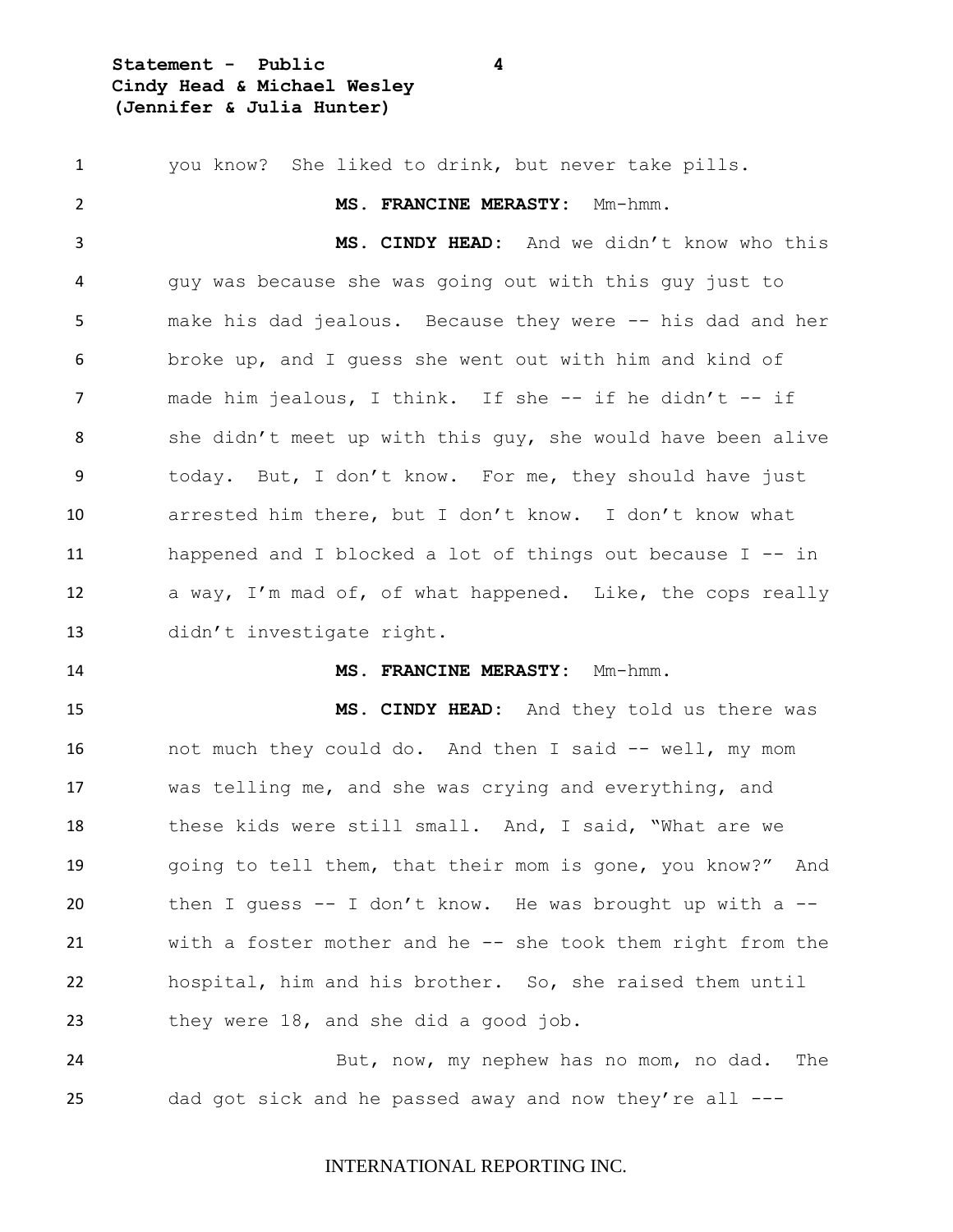**Statement - Public 5 Cindy Head & Michael Wesley (Jennifer & Julia Hunter)**

| $\mathbf{1}$ | they're alone and sometimes they cry some, but I'm there   |
|--------------|------------------------------------------------------------|
| 2            | for them, for both of them, because I always was. And I    |
| 3            | always listened to them sometimes, and sometimes it's hard |
| 4            | to do that because my kids never came to me and asked --   |
| 5            | told me to listen to them, you know? They tried, but       |
| 6            | sometimes they always say oh, never mind, you know?        |
| 7            | But, I always listen to them all the time.                 |
| 8            | Sometimes I tell them what to do, or sometimes I give them |
| 9            | advice. So, I said there is only so much I can do to give  |
| 10           | you guys, to know what to do, I said. And I said maybe     |
| 11           | down the road -- I said to his other brother there, I said |
| 12           | maybe down the road, if you're really missing her, I said, |
| 13           | you should talk to someone, I said, about it. I said       |
| 14           | sometimes when I -- when I got through that, I said, I go  |
| 15           | and talk to my supports, I said, out there in the          |
| 16           | community.                                                 |
| 17           | And I said they listen to me sometimes, and                |
|              |                                                            |

 "Yeah, Auntie, but it's hard, I want my mom." I said, "Well there's nothing going to change," I said, "She's gone." I said, "You can talk to her, you can pray to her and go to a men's group or a sharing circle or something." But, he didn't listen. But, the only thing I was -- I suggested back in the day, that the police should have did more to investigate and question more people around. Because there was a few people that were in her apartment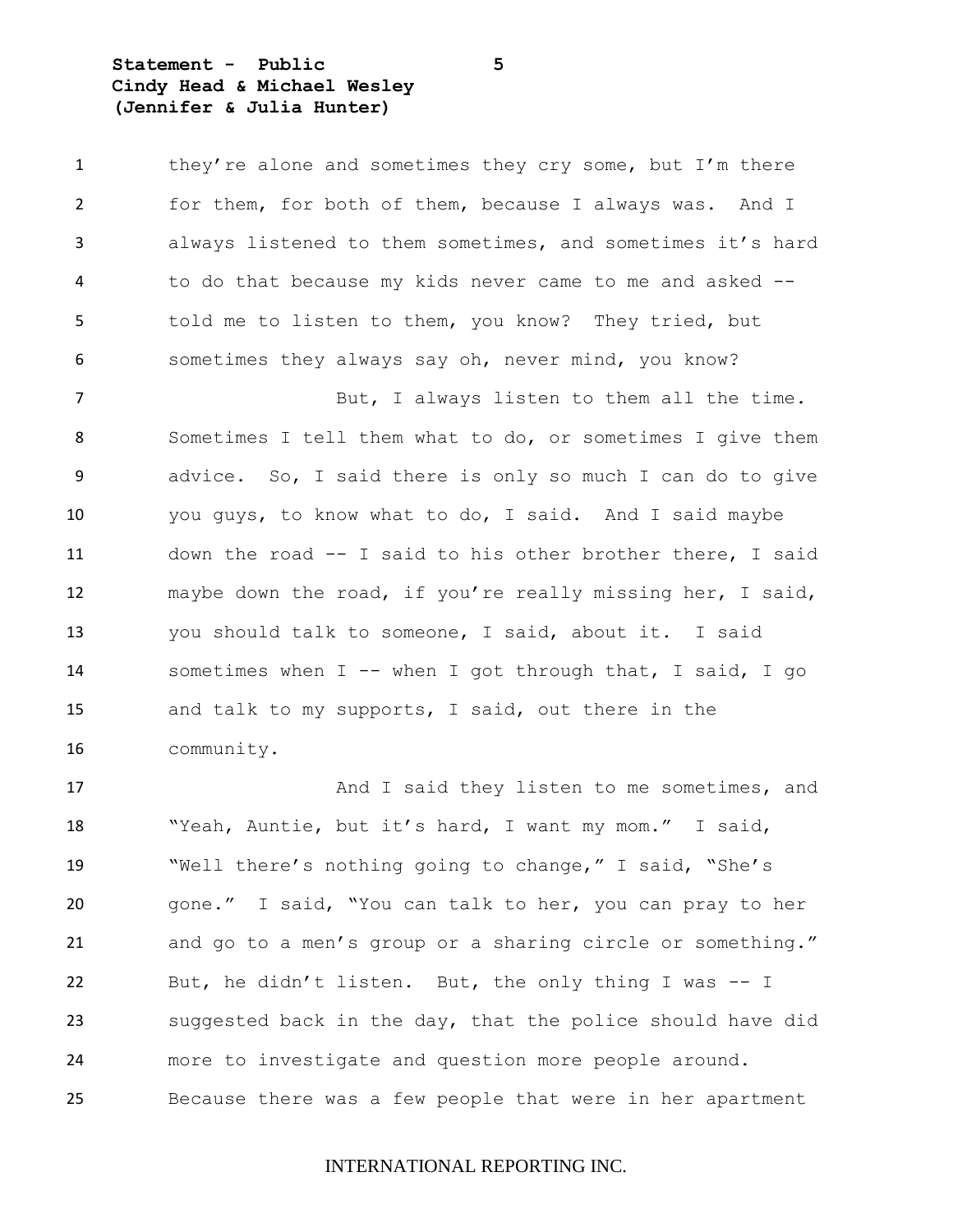# **Statement - Public 6 Cindy Head & Michael Wesley (Jennifer & Julia Hunter)**

 that night. And they were out bumming, I don't know what 2 the hell. But, there should have been more, more investigation with that back then. 4 But, I don't know, just like that -- to me, it just seemed like the cops really didn't care because she was a drunk. She turned to alcohol after she lost her kids 7 to CFS. That's why she turned to alcohol, after that -- yeah, she just turned to alcohol. She wasn't taking pills or anything. I don't know about street drugs because I never used to drink with her at the beginning, but towards the end, we were drinking and I got along with her okay, but I don't know. 13 I hide a lot of things because I didn't cry; I didn't cry about my sister. I don't know why. At first, I did, but putting her down to rest, I don't know, just -- I think I just locked it away. **MS. FRANCINE MERASTY:** So, how did you know that she had died of a, like, a medica --- **MS. CINDY HEAD:** They did the autopsy and they did what was -- they did find a little bit of bruises on her, and then the tox screen showed that there was diabetic pills in her drink -- what she drank. It was in her system, and if that guy would have rushed her in at -- like, it was after 12:00 when she called my mom, so it was after that.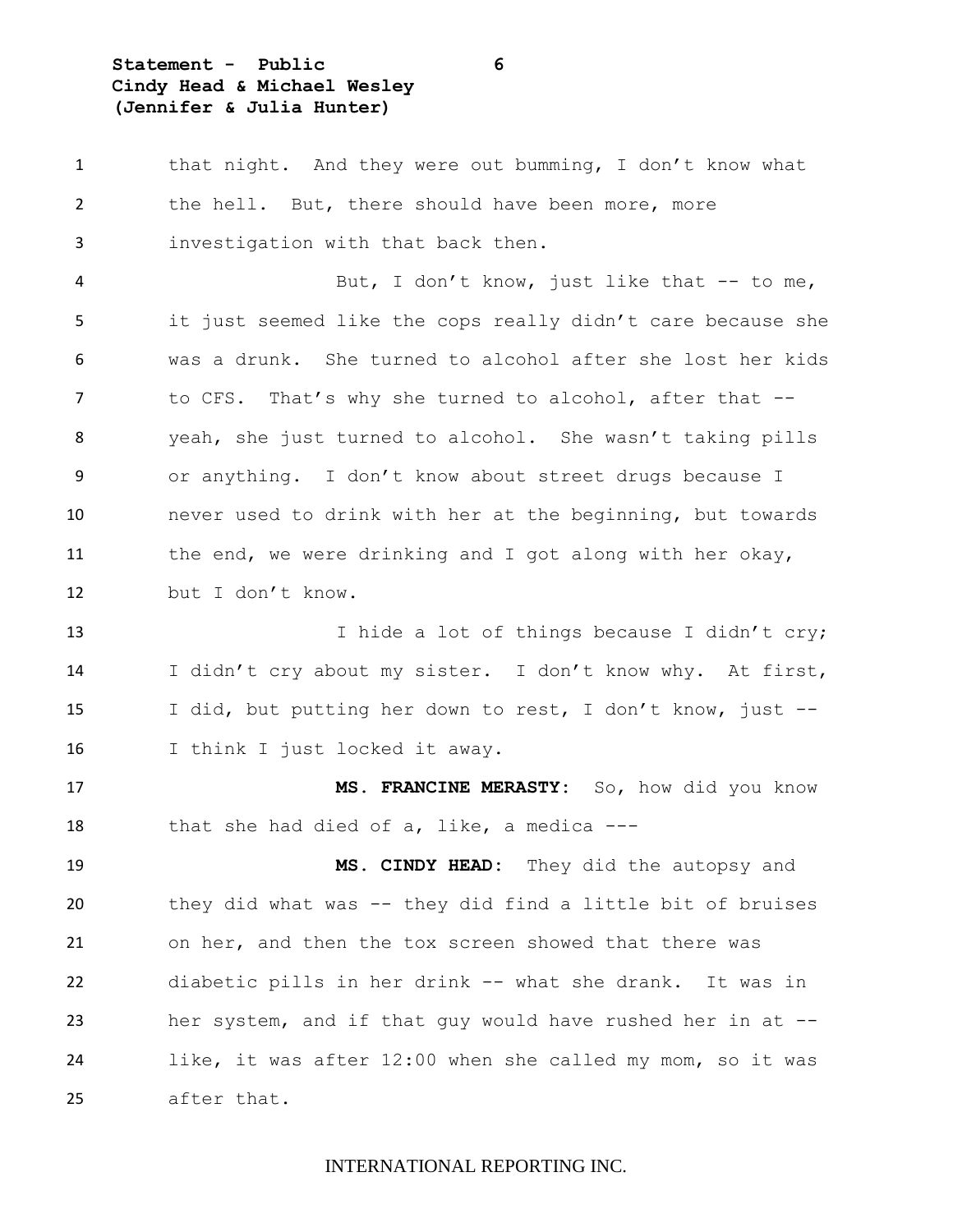**Statement - Public 7 Cindy Head & Michael Wesley (Jennifer & Julia Hunter)**

1 So, if that guy tried waking her up at 7:00 in the morning, he should have rushed her in. But, he just looked at her and said, oh, I'll let her sleep for some more. Then he went out panhandling again. And then he came back again at 10:00 in the morning, still didn't wake her up.

7 Finally, at 1:00 in the afternoon, that's when he had the nerve to phone the ambulance and told them to come and see what's going on with her because she's not moving, she's not waking up. You know, he just checked up on her. That's what he was telling everybody. He just checked up on her. They would have saved her if he would have brought her in at 7:00 in the morning or when he couldn't feel the pul -- the pulse or something. But, he just let her lay there and those pills killed her.

 **MS. FRANCINE MERASTY:** Was she diabetic? 17 MS. CINDY HEAD: No. **MS. FRANCINE MERASTY:** No.

 **MS. CINDY HEAD:** But, I'll let you talk to my nephew. But, I just thought that I'd come out. Yeah. 21 I'll talk again after.

 **MR. MICHAEL WESLEY:** Okay. This is the first time I ever heard that. I grew up with my adopted mom. She took me and my brother from the hospital, took care of me and him. For a time, I didn't really care about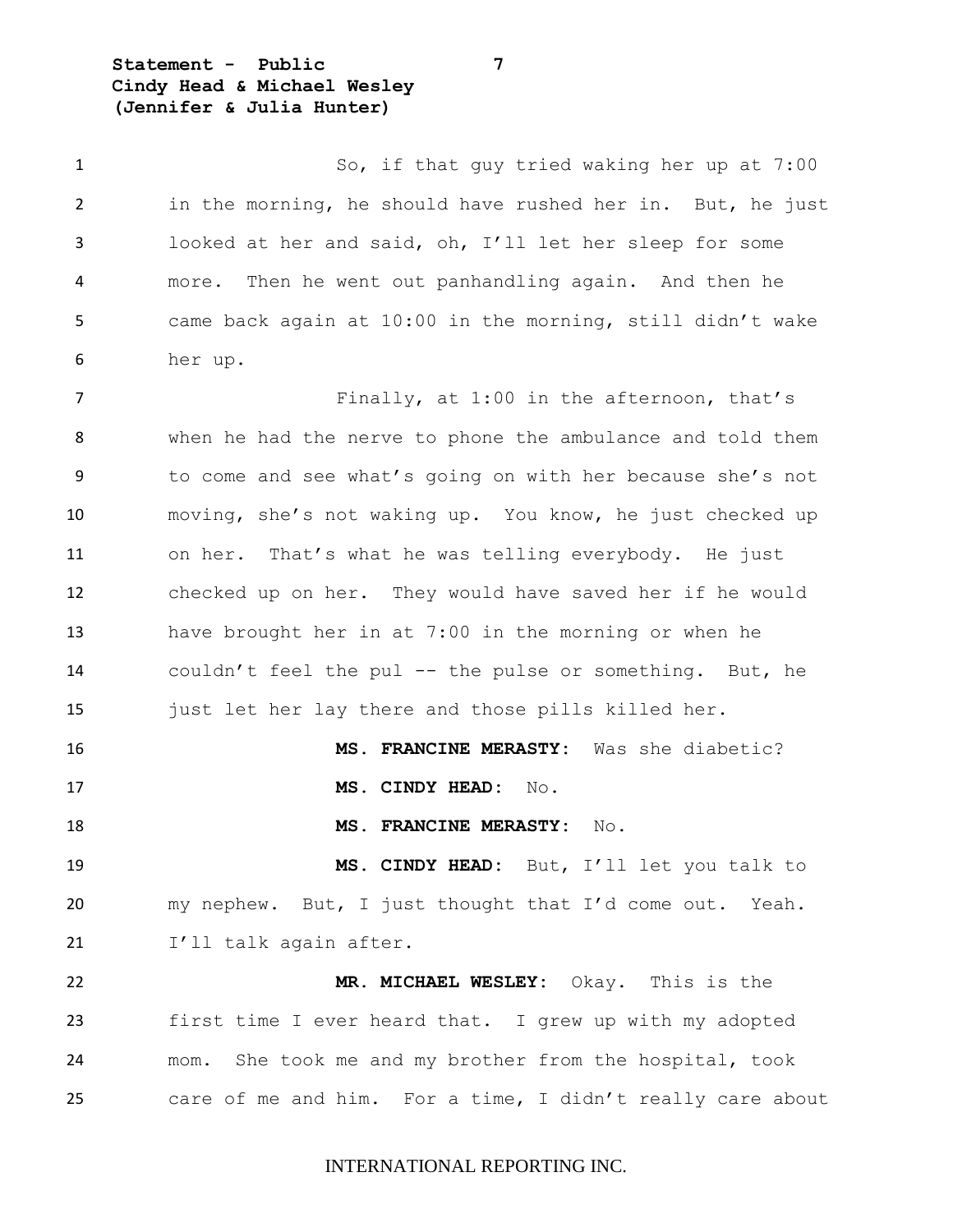# **Statement - Public 8 Cindy Head & Michael Wesley (Jennifer & Julia Hunter)**

 my mom and dad, up to the age of 15 years old, and my brother was 13. That's when I first met my auntie, because at that time, I'm a teen, a teenager (indiscernible) my side of my family. So, I started hanging out with my family more every day. I wanted to know about my mom. They told me good things about her; she was a good mom, a good woman. I wanted to know how she died. My auntie and my grandma 9 told me how she died. It was -- it was a little pain, a 10 little painful to hear that a -- that a person had to do that; put some kind of drug in a drink. And it hurt me for a few bit -- for a few years. I know she's up in heaven 13 right now, a better place. 14 My brother, [C.], he always -- he always asked about her, talks about her, talks about our dad. He

 always wanted to -- he always wants to be with mom and dad. **MS. CINDY HEAD:** There should be more supports for kids like his age, you know? More supports out there for what they're doing right now; they're grieving, they're finding out what happened to their parents, you know? There should be more supports instead of putting these always kind of housing up and everything else. They should be putting shelters out there or programs for kids that lost both parents.

**MS. FRANCINE MERASTY:** Mm-hmm.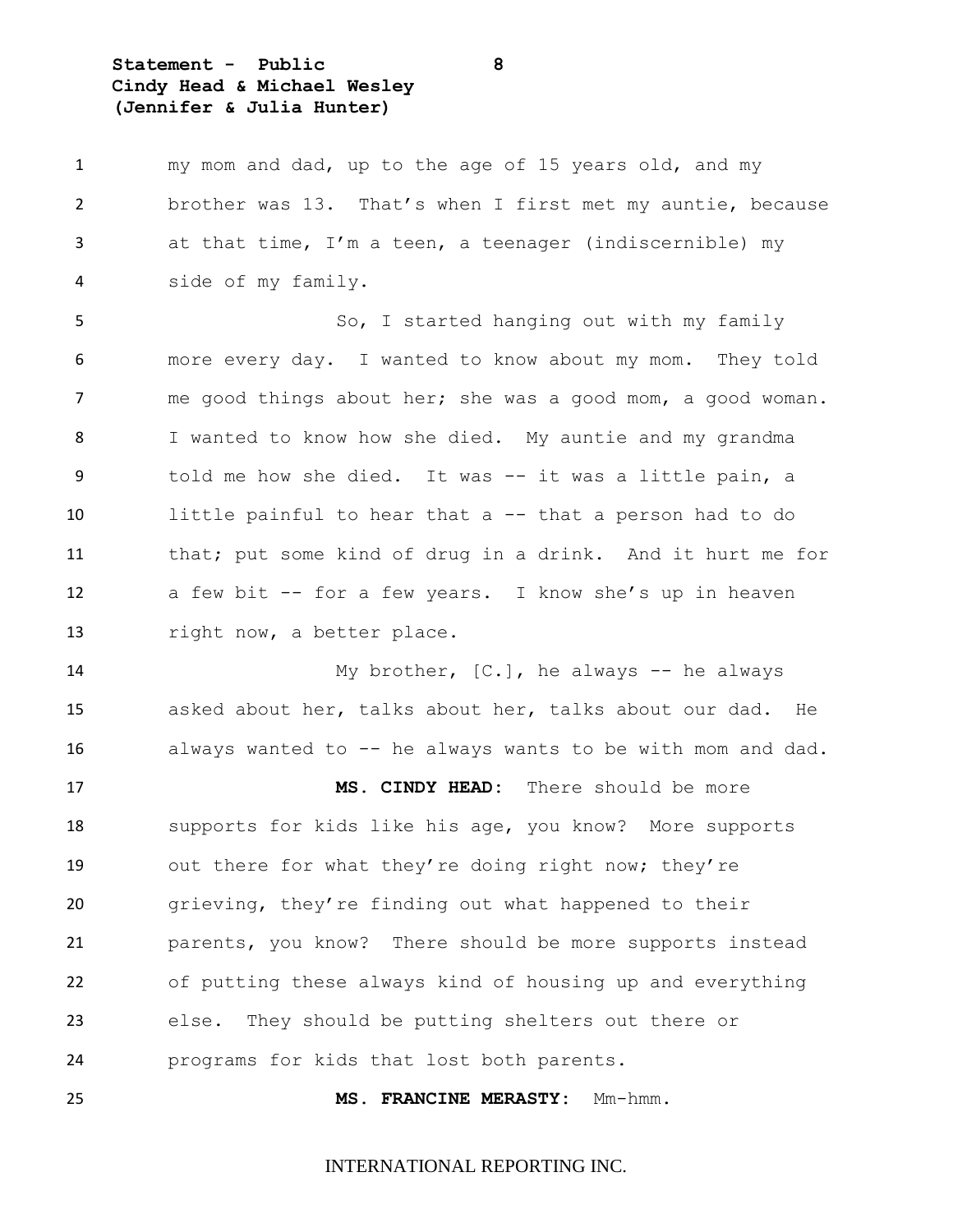**Statement - Public 9 Cindy Head & Michael Wesley (Jennifer & Julia Hunter)**

 **MS. CINDY HEAD:** I'm always -- I'm always saying that, every day, every year. Every time when I hear 3 the news about the government or, you know, the city 4 budget, or whatever, you know? They -- why don't they think about the younger generation? Because we're getting older, but what about our kids, and their -- and our grandchildren, you know? 8 It's like a cycle. That's what I think. It's like a cycle because look at these kids now, you know? They went through rough relationships, too. I know my kids did, you know, and they're still going through it rough, you know? One of my daughters was -- had a boyfriend that stalked her after they broke up, you know? I heard about that one of the families, telling that. You know, that's hurtful, you know. They just need more programs. They should 17 just never mind these buildings or whatever, you know, and 18 they're closing down the hospital and they should be putting money out to the old people or to the younger

 generation. That's why there's so many of them are committing suicide too, you know? I don't know. It just makes me so mad because it -- it's always made me mad, and I hide it because I -- I don't know who to tell it to. I tell it to some of my supports out there, but one of them always says, "Well, I'm with you Cindy." And I say well,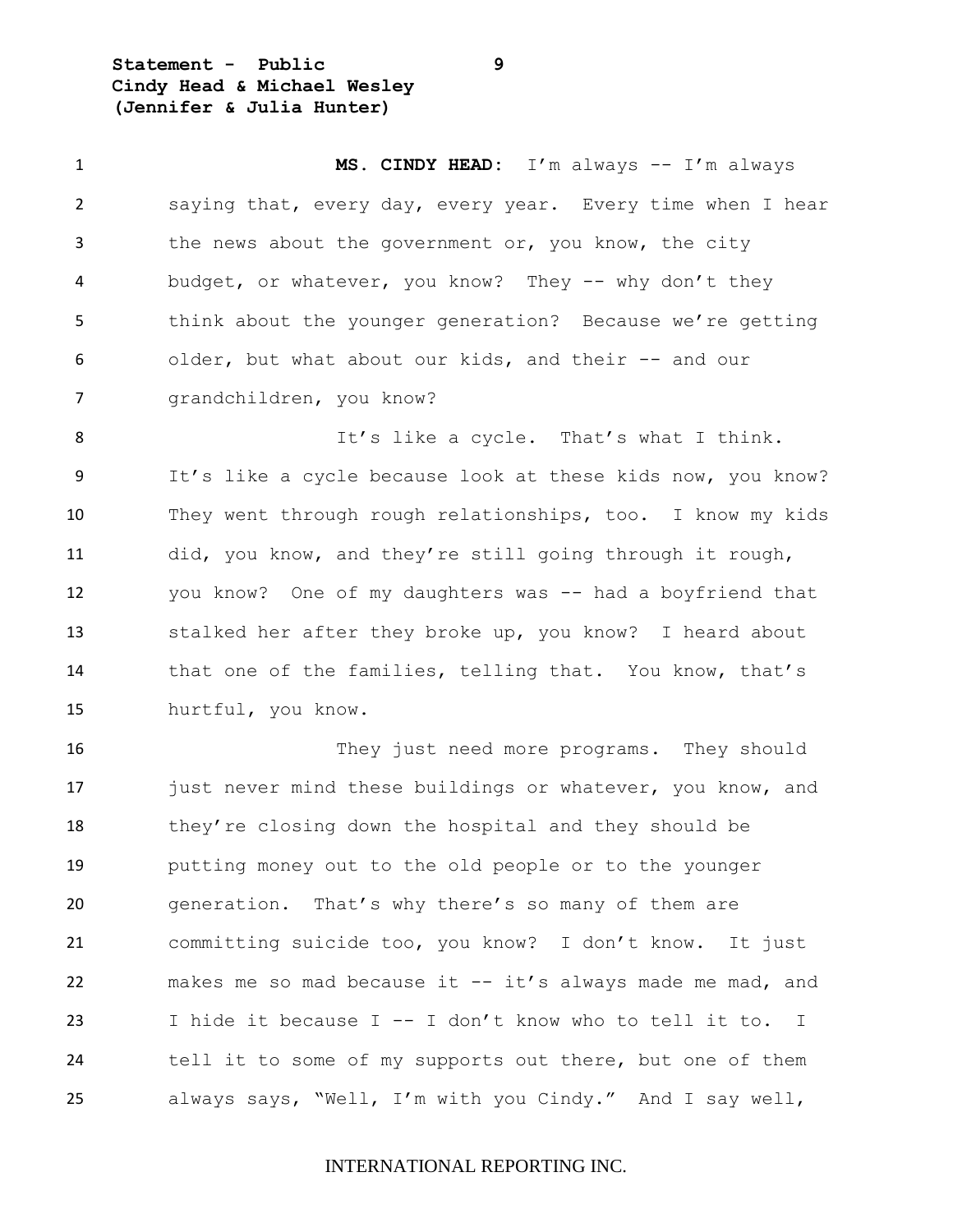**Statement - Public 10 Cindy Head & Michael Wesley (Jennifer & Julia Hunter)**

 we have to try and speak our mind, I said, sometimes, and people speak their mind in closed doors. What is that going to do?

4 But me, when I get a chance, I go and say out there at a meeting. I'll speak up. I'm not afraid. You have to speak your mind or else then nobody won't know what you're talking about or how you're feeling.

8 Like him, he doesn't even know -- he didn't even hardly know his dad. He just got to know his dad before he -- just before he died, you know? What about his kids now? They're going to be asking in a few years, you know, where's my grandma, where's my grandpa, you know? But, right now, his son is calling me grandma so, you know? And he's just starting to get to know me. He was scared of me at first, but now his girlfriend's having another baby and they found out he's going to have a little girl, so I'm 17 really happy for that. And now the grandchildren are going 18 to have to go without no grandma, no grandpa, you know? Uh, this is my daughter, [T.H.], who just came in.

 **MS. FRANCINE MERASTY:** I'm going to put you on the camera here. It's doesn't want to work. Are you going to speak?

 **MS. CINDY HEAD:** We're talking about your -- your Auntie Jennifer. So, maybe, if you have any memories, maybe you can just tell them and how it impacted you.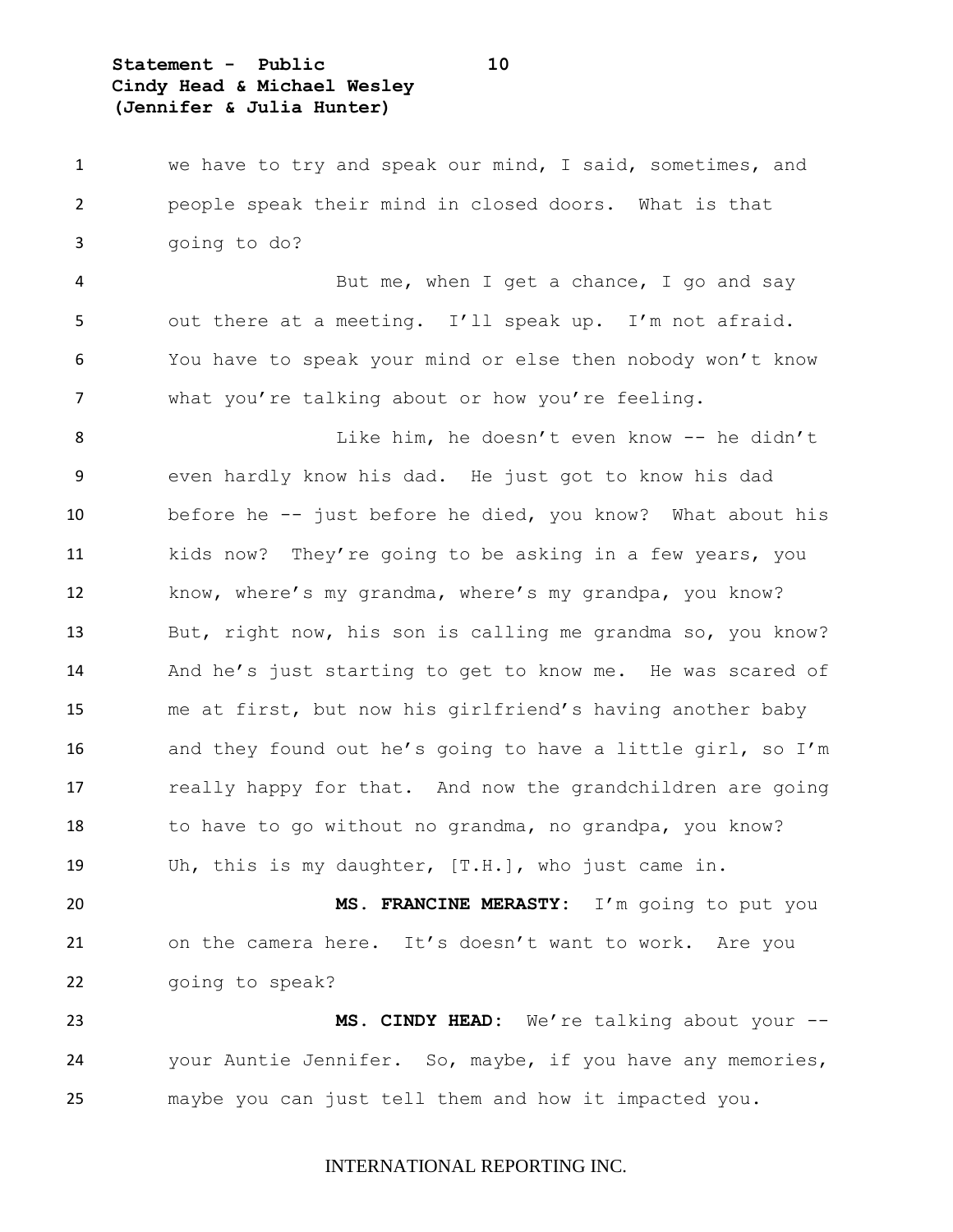**Statement - Public 11 Cindy Head & Michael Wesley (Jennifer & Julia Hunter)**

 **MS. [T.H.]**: Well, I haven't met my Auntie Jennifer.

 **MS. CINDY HEAD:** No, you didn't, eh? No, because [T.H.] was born in [date of birth] '95 and Jennifer died in February -- yeah, February. And she knew I was going to have a little girl so she said, "Oh, I can't wait," and I said, "Yeah me too." And she always wanted to see what my little girl looked like because she always wanted me to have another little girl and to put -- she always wanted to see that was in my stomach. So, that's when she was born, in March, and she didn't even get to meet her auntie and she didn't get to meet her either.

**MS. FRANCINE MERASTY:** Mm-hmm.

 **MS. CINDY HEAD:** Yeah. She didn't even know her auntie. I was -- she was there in my stomach when she passed away.

 **MS. FRANCINE MERASTY:** Mm-hmm. Do you want 18 to talk a little bit about Jennifer, like how she was as a person?

 **MS. CINDY HEAD:** She was a good little girl, you know. Like, we -- back in the day there, when we were growing up, she used -- her nickname was doggy because she used to always bite all the time. Even in elementary, she'd get into fights and bite, you know? She'd get a phone call -- or my mom would be getting a phone call, "Oh,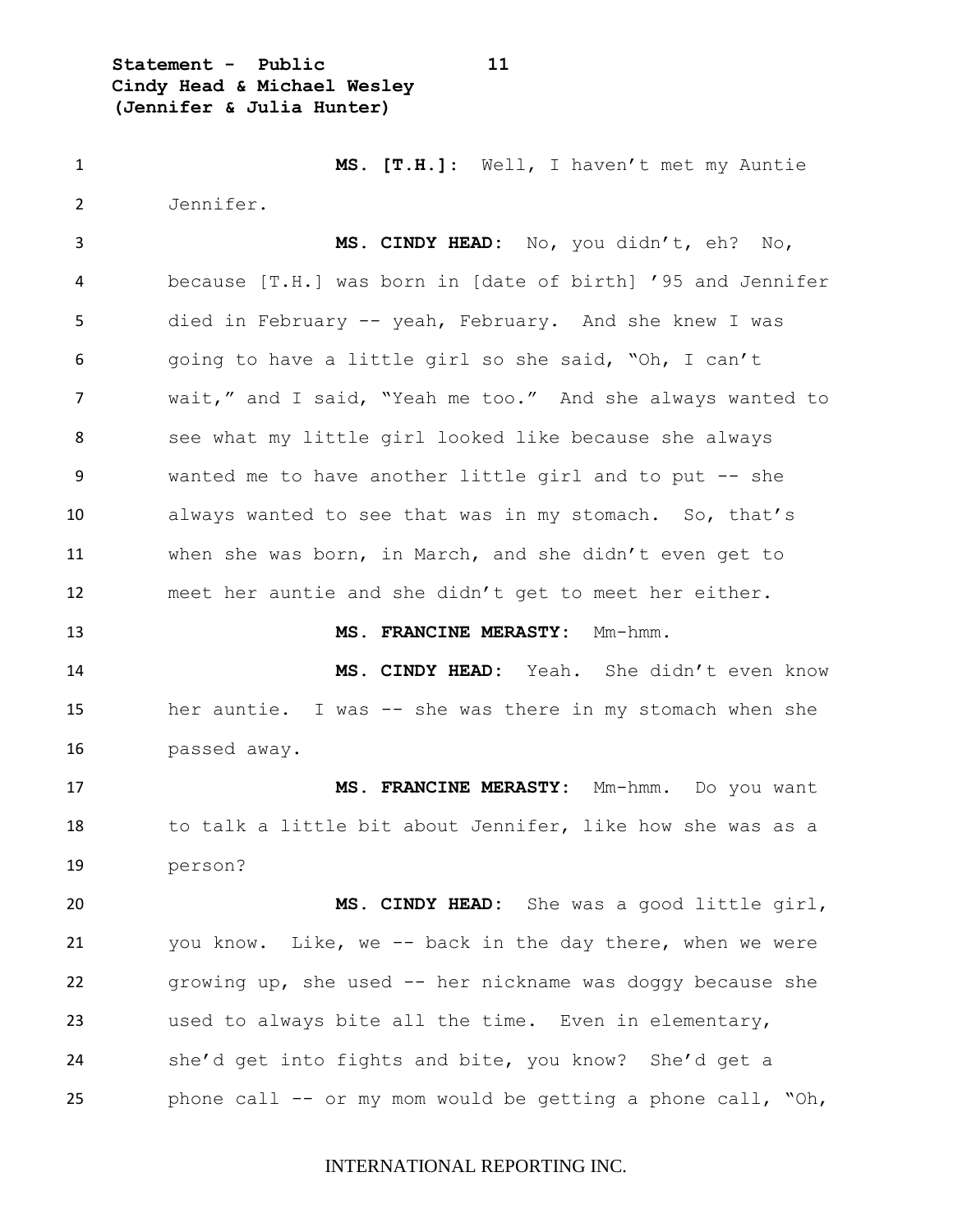# **Statement - Public 12 Cindy Head & Michael Wesley (Jennifer & Julia Hunter)**

 your daughter's biting again." So, my mom would have to come and get her and let her stay home for a few days there. But, that's how she got her nickname, was doggy. And she grew up with that until she was, like, 13 maybe, and then grew out of it. So -- but, she was always a good little girl, you know? She -- she liked going to school and she liked to go out. She just started to experience alcohol, maybe 16, 17 maybe. And then when she turned 18, that's when me and my mom, we went out with her for a while and we got -- we sat outside in the backyard of my mom's. We had a great time, you know? She used to always make us laugh all the time.

 Then she used to always curl her hair like my mom, eh, back in the day. They had these big roll curling irons, big curls like this, and she'd be way more hair, you know. She used to always like to look nice with her hair. That's all I remember her as, just having a good old time with her all the time, and I used to always stick up for her all the time, or she'd stick up for me and --- yeah, I kind of miss those days.

21 But, I went on because I had -- I adopt --22 me and my husband adopt -- no, I adopted my nephew, [D.], maybe a year, when he was a year old. And that was my sister's boy, [J.]. And he got attached to me when he was a baby, so I adopted him and now he's, what, 28?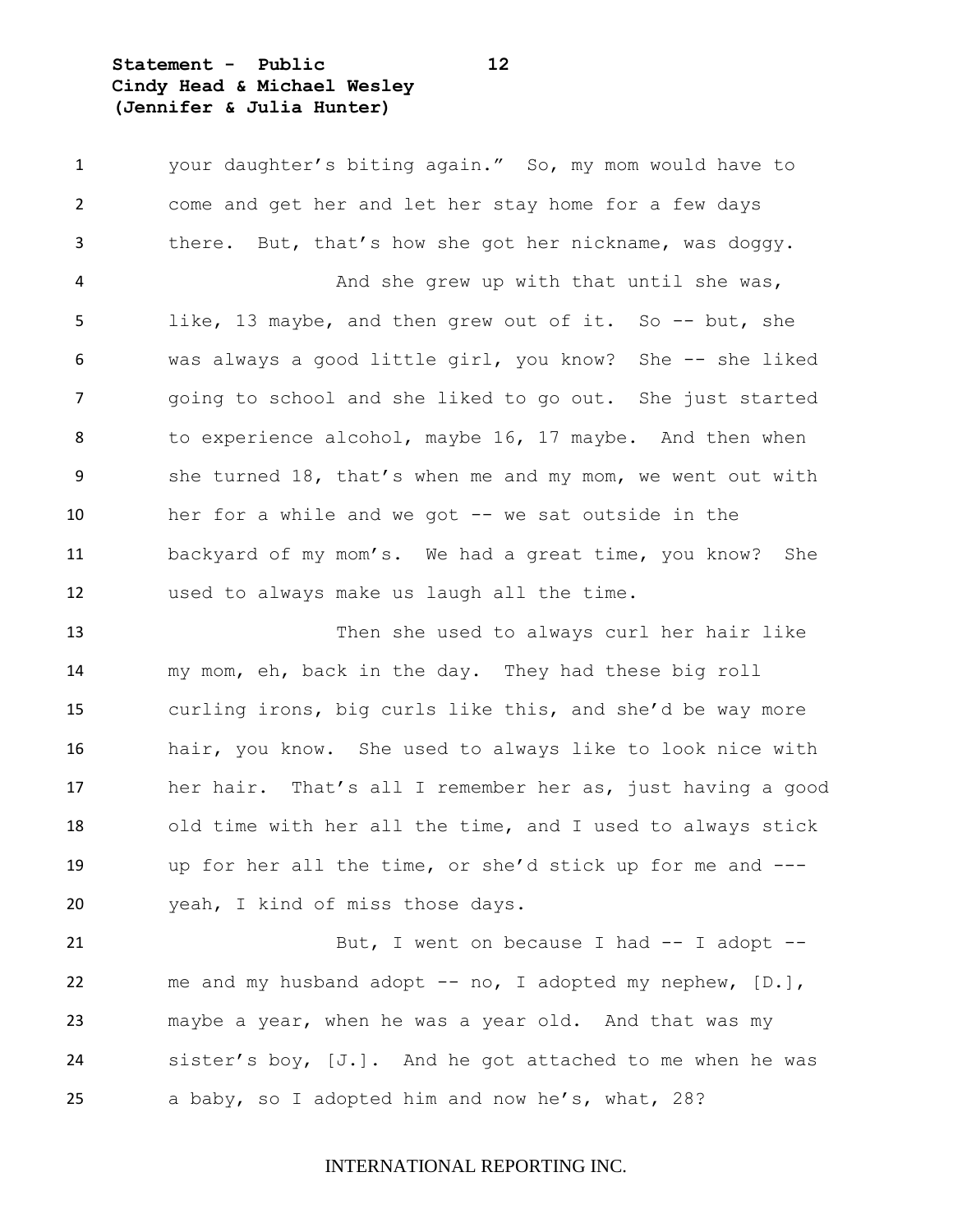**Statement - Public 13 Cindy Head & Michael Wesley (Jennifer & Julia Hunter)**

 **MS. [T.H.]**: Mm-hmm. **MS. CINDY HEAD:** And, that was her boy -- when I -- before Jennifer passed away, she was visiting us. And then I had [S.]. She was three back then. She loved her auntie. She used to always babysit for me once in a while, too. I used to like to go out too, on the weekends, because I'd be with them, you know, every day and go out and enjoy myself for a while. Jennifer, or Julia, or -- not really [N.], but two of them used to always babysit for me all the time. 12 But, you know, I try and go on. I went on because my uncles and my mom and them told me, you know, you have kids now. You have to try and go on with your life. Don't dwell on it because you won't let her rest. So, it took me a few years but, yeah, I just went looking after my kids and that. I had two already, and then she 18 came along, and I had three and then... I don't know how fast I want to jump into it but my other sister Julia Hunter, she passed away. She was 21 take from us. It'll be six years January  $30<sup>th</sup>$ . They found her on Maryland in January -- it was in winter. It was so cold out. And, what I found out was -- I think [N.] phoned me because [N.] is the one that had always used to try and keep Julia all the time, and she knew Julia was in a bad --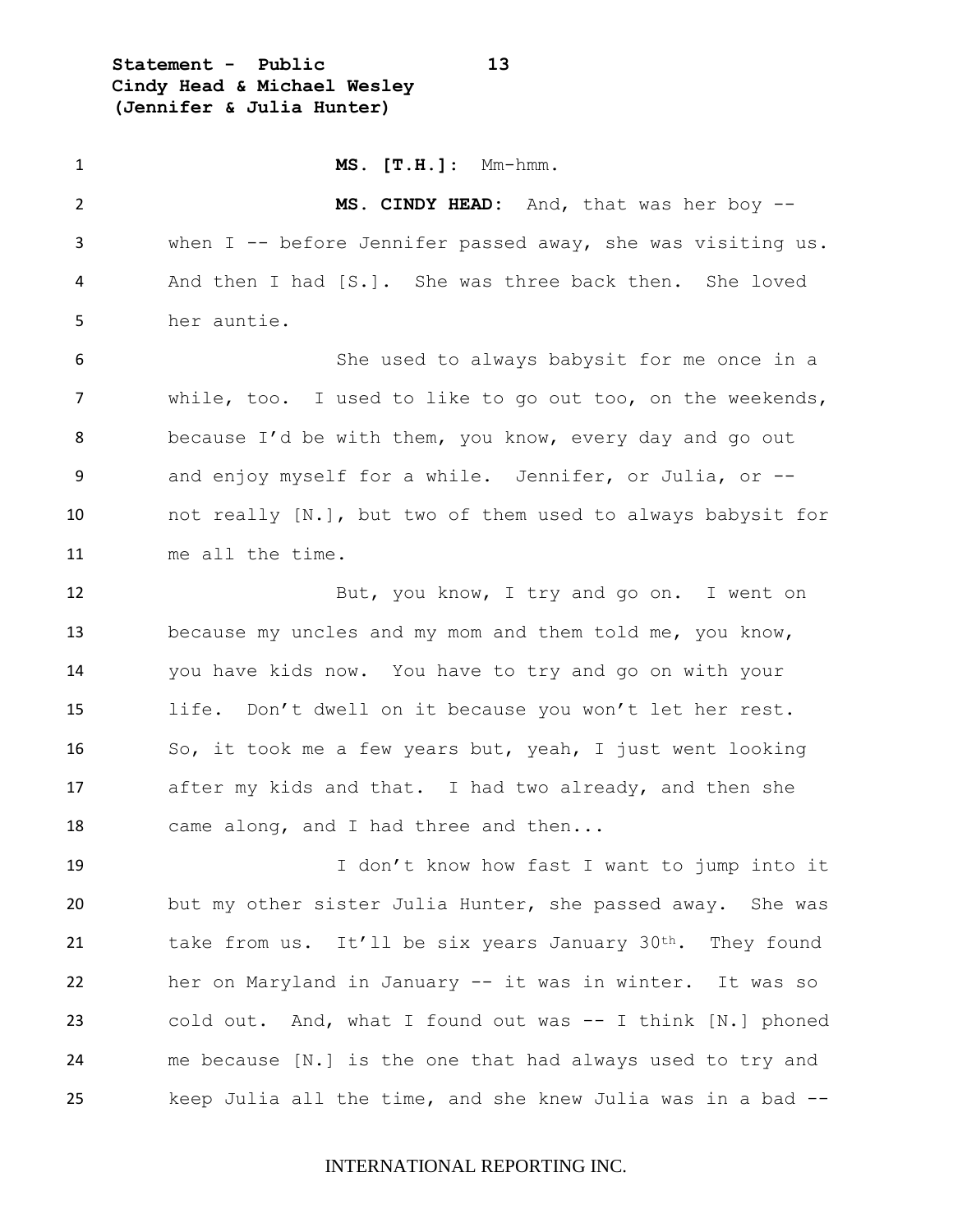**Statement - Public 14 Cindy Head & Michael Wesley (Jennifer & Julia Hunter)**

 always in a bad relationship, always getting abuse from her boyfriends, eh?

 So, I guess she always knew where to go when she got beaten up or she get locked out or, you know? She always went to [N.]'s house. But that night, I guess, she didn't make it there. And [N.] only lived maybe a block away from where she -- from where her boyfriend was staying on Maryland there. And I guess, uh, that night, I guess they must have been drinking and she must have passed out because that guy dragged her body outside in -- like, it was like a big apartment, but they lived in the basement, and we went to go look where they found her, and it was like a little crawl space. Like, you had to go like this just to -- you couldn't even stretch out.

 So, he dragged her out and how we knew he dragged her out and she froze, there was scrape -- the autopsy said there were scrape marks on her back, and she was badly bruised all over, top to bottom. And, that's what he did. There was even one time she went to the hospital because there was already gangrene setting in her leg and what he did, he went back to the hospital and got her out, and he was pushing her in a wheelchair.

 **MS. FRANCINE MERASTY:** And that was her boyfriend?

**MS. CINDY HEAD:** That was her boyfriend that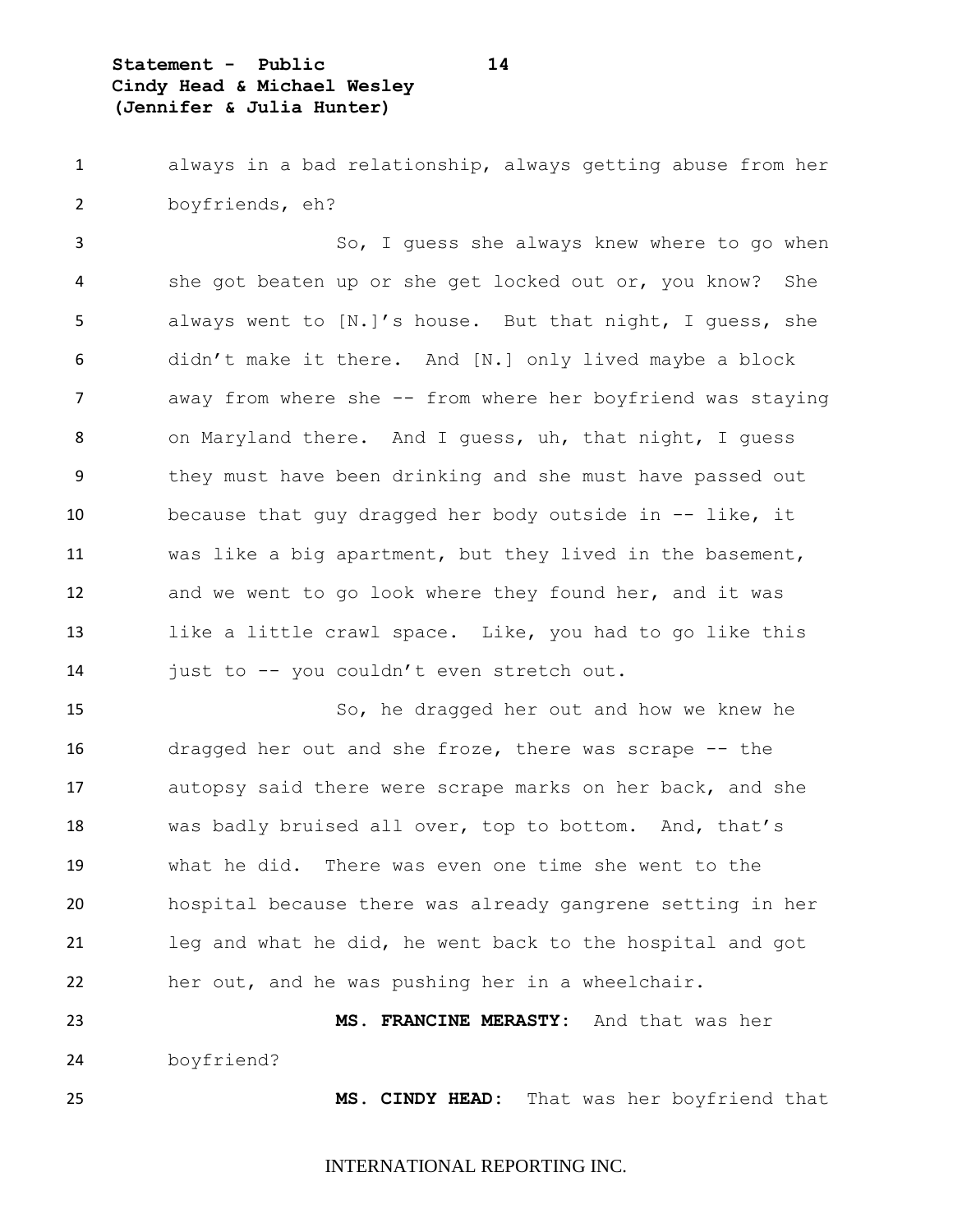**Statement - Public 15 Cindy Head & Michael Wesley (Jennifer & Julia Hunter)**

 did that to her, and that's when I got involved with -- me and [N.] got involved with Ka Ni Kanichihk. I don't know how to say that name.

**MS. [T.H.]**: Ka ---

 **MS. CINDY HEAD:** Ka Ni Kanichihk or something. It's Medicine Bear anyway, but there are supports for murdered and missing, so we went to go talk to them, and we told them our situation and that we knew -- we know my sister got murdered from him because he dragged her body out there, probably when she was passed out, or he would have knocked her out, whatever, you know? And it was cold that day.

 So, we went for help there and we had a meeting and one of the investigators is a cop, had a meeting with us over there and she told us, "Well, we'll see what we can do." But, I don't know if -- I think she 17 got a hold of [N.] and my mom, but -- I only went to a few meetings, but -- because I was hurting and I was hiding it, and I didn't want to know anything because, I don't know, it was there again, you know?

 I don't know. Everything just got to me and sometimes I hide stuff when it gets so bad, you know, and I tend to forget things and -- but, I can't cry. I don't know. That's -- that's the hardest part is my emotions, my feelings, everything. It just -- I don't know where it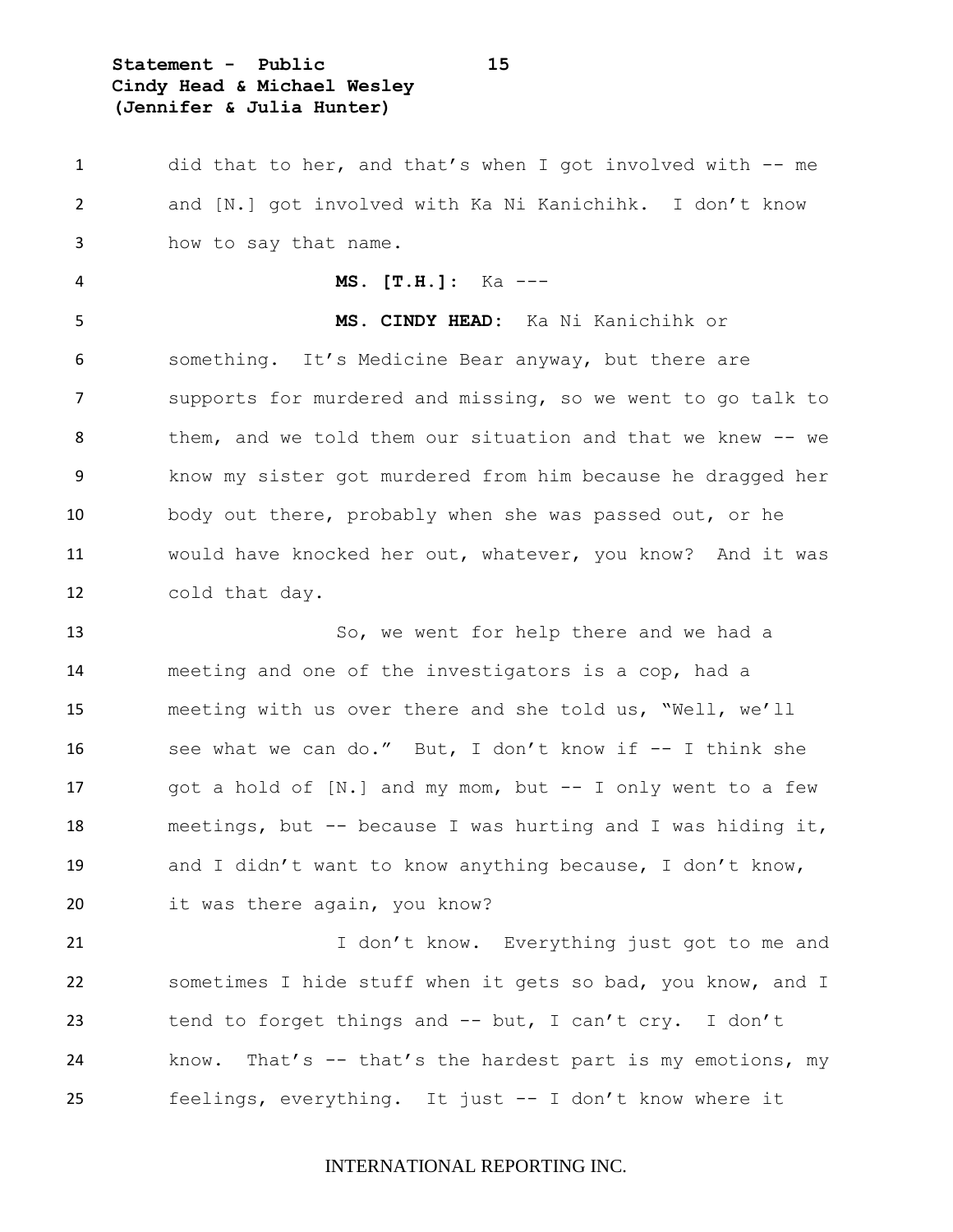**Statement - Public 16 Cindy Head & Michael Wesley (Jennifer & Julia Hunter)**

went when my both sisters died.

2 But, now -- now that it's all coming up again, it's like, it's hurting, because I wanted more justice back in the day when -- when it wasn't there. Just like with other family members; there was nothing back then until early 90's, you know? There was hardly any support for us when my sister, the younger one, died. There was -- I didn't know anybody back then. If I did, then I would have went for help, but there was nothing back then. 10 And I had so much stuff, and -- you know? And I went through the same relation -- same kind of thing, you know; alcohol abuse, and everything, drug abuse, when I was young. She did it, my sisters did it, you know, it's like a cycle. But, I try, I broke the cycle, my cycle, quite a few years ago, but -- when my kids were young because I have -- I had six kids of my own, and two nephews 17 I adopted, and my youngest young is 17 right now. So, I did mine, I did my part. Now, I'm -- I'm here for my nephews, I'm here for my nieces, I'm here for my kids, two of my -- three of my kids have kids now, so I've got six grand children. And I'm trying to help them out as much as I could to babysit, to watch them, take them to school once in a while, you know? I'm a good mom. 24 I'm a good grandmother.

**MS. FRANCINE MERASTY:** I wanted to ask you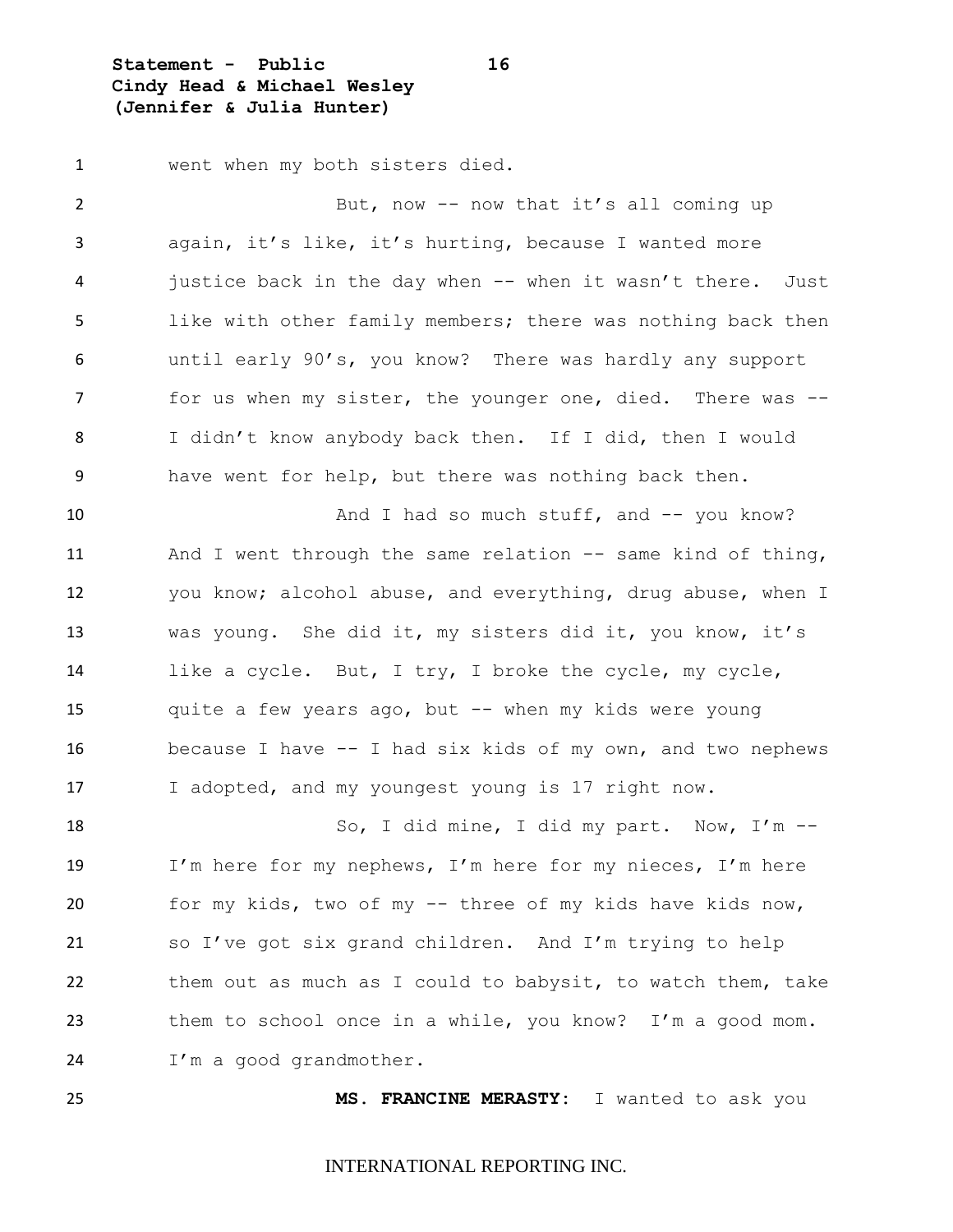**Statement - Public 17 Cindy Head & Michael Wesley (Jennifer & Julia Hunter)**

 about the police response to both your sisters' deaths. **MS. CINDY HEAD:** I don't know. The first one, Jennifer, the police came and got me, but they didn't tell me at the door. They just told me when they were taking me out there, telling me what happened and I said, "Oh my God, really?" And they didn't give me no support 7 when I -- when I was waiting for my mom. And then after that -- and then -- I don't know. I just closed up and I think my mom -- what I remember, I think my mom and my dad and my other siblings were taking it hard in the hospital. So, I kind of think -- I wasn't really involved with the -- when they were doing the investigation with my mom and them. I don't remember much, but what I 14 heard when they came and told me that my sister was -- was found, and she is in the hospital, she's brain dead. 16 I don't know if they gave my mom much support, but I wish they did, you know? Julia, I don't know. I heard from my sister and then went to the hospital. She was gone already. And next, Julia was put into a shelter for domestic violence and everything. They moved her to a -- they moved her to a central there, into Manitoba Housing for protection for women that are getting abused. So, she was in there with her kids for a while, a couple of them. But, I don't know -- I don't know what happened to that. I think that's when she went back with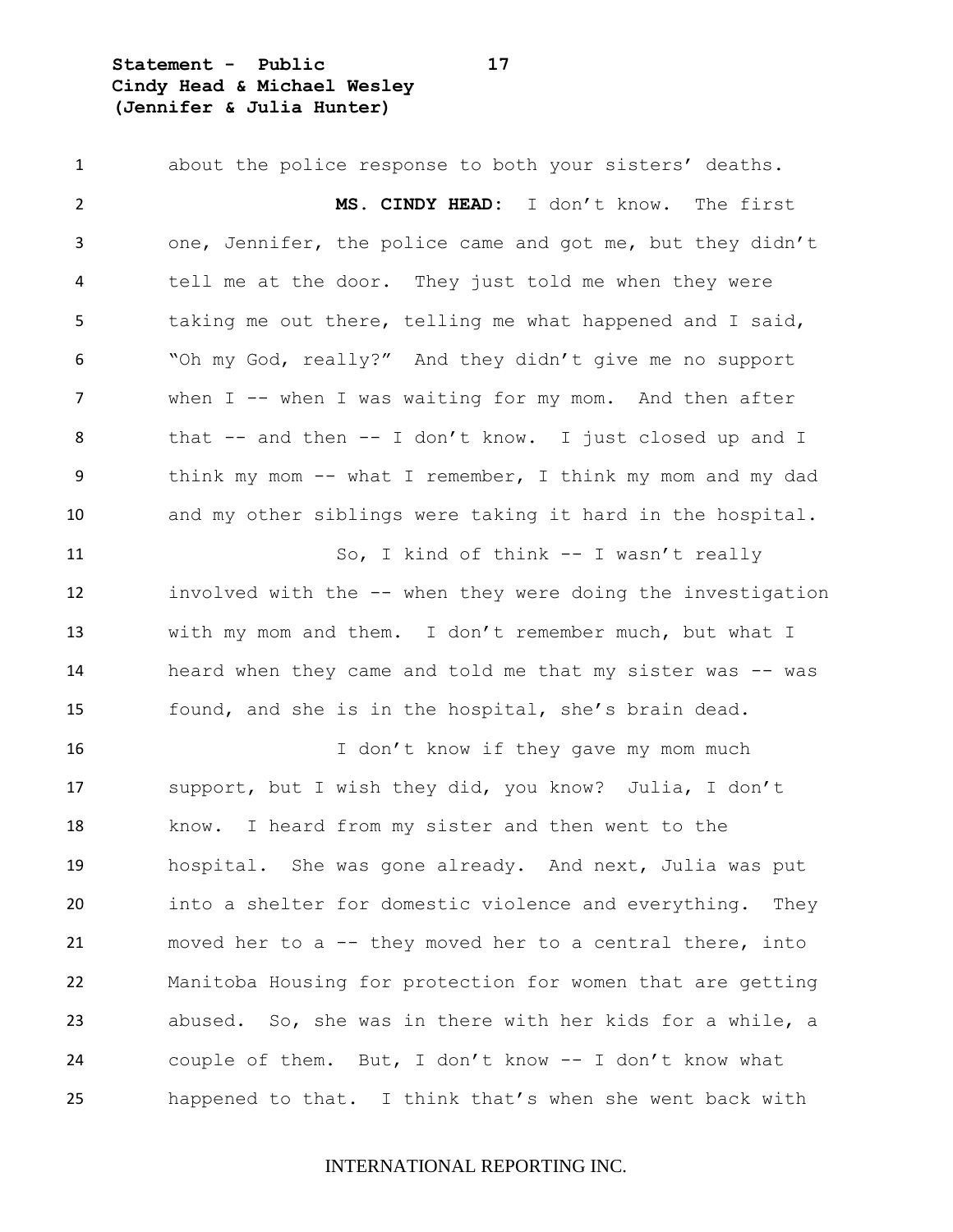# **Statement - Public 18 Cindy Head & Michael Wesley (Jennifer & Julia Hunter)**

 that guy. And then I guess she got evicted from there and then she stayed on the street and then she just went living with that guy too, again.

4 But the cops never went back and, you know, told Julia, you know, you're going to stay (indiscernible). They never told her that they were going to put a 7 restraining order on -- on him or anything, because two cops did go there a few times, I remember in a park, because that guy was hitting her. And, nobody even phoned 10 the cops on them and it happened right in central park, you know? People just don't care sometimes, you know? They -- they should phone, you know, if they see a woman getting beat up or something.

#### **MS. FRANCINE MERASTY:** Mm-hmm.

 **MS. CINDY HEAD:** I don't know. A lot of things should change.

 **MS. FRANCINE MERASTY:** So, what ended up happening to Julia's boyfriend after she passed?

 **MS. CINDY HEAD:** When we were in the hospital that day, he had the nerve to come back up on the same floor, the Intensive Care Unit, and he brought her clothes. And then, again, a couple of my uncles were there, and they told security, and they told him to leave the floor. And after that, I think we -- we never seen him after that for a while, but a couple months later, after we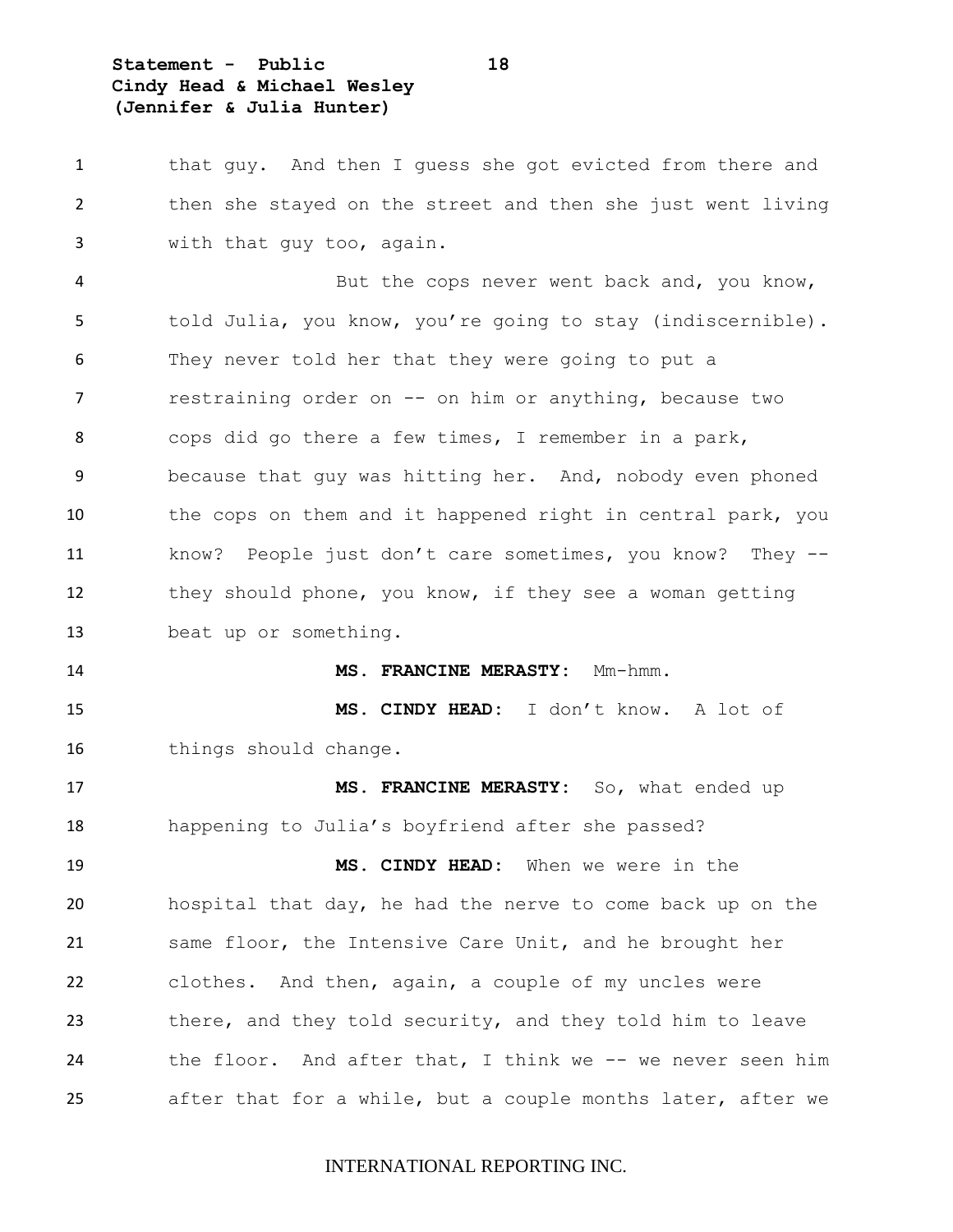**Statement - Public 19 Cindy Head & Michael Wesley (Jennifer & Julia Hunter)**

 had buried her, me and my other sister seen him on the city bus here and he just looked at us. And then I guess my sister must have said something to me, because we were sitting beside each other, and then he said, "Talking about me?" he said. "If you are," he said, "I'll do the same thing what I did to your sister to you," he told my other sister.

8 And I quess my sister, [N.], just stood up to him and said, "What? Try it," she told him. Right on the city bus, that's what he said. Me and my sister were coming from Walmart, I think, that day. And then after that, we never seen him. And that was over five years ago, I guess. I kind of think maybe he passed away too. I don't know. Because he always a Main Street person. I don't know.

 But, they never did charge him either. And meanwhile, that cop said no, we'll do that. I remember her saying, "We're going to do the investigation. We're going to see if we can get him charged." And I said, "Well, you should." I said, "He's the last one to see her. He's the one that probably dragged her out." But, that cop said, "No, there's not much evidence there."

 But, out family knows what the autopsy showed to my mom, that she was dragged out. And we do believe that he did kill her; probably knocked her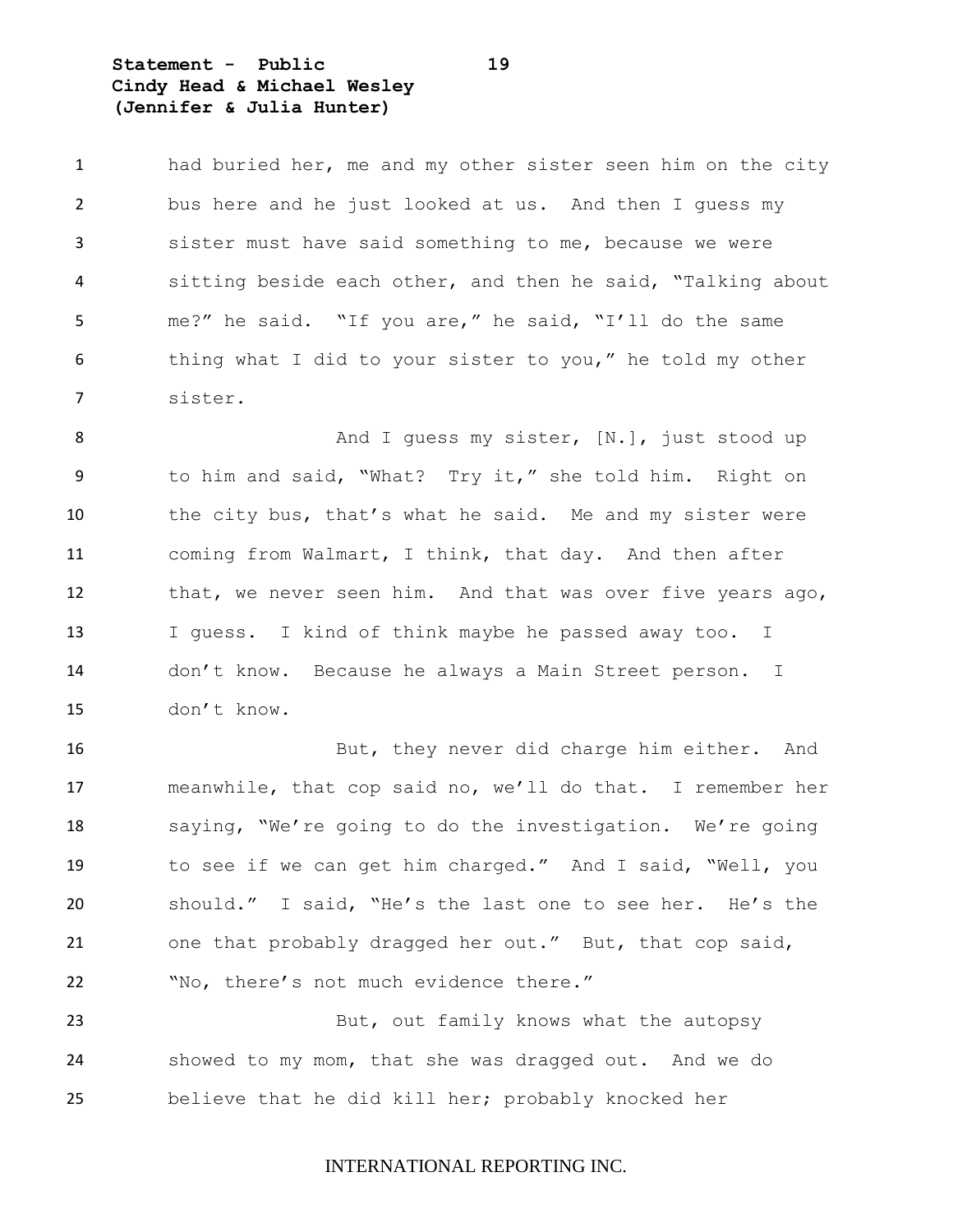**Statement - Public 20 Cindy Head & Michael Wesley (Jennifer & Julia Hunter)**

 unconscious and then dragged her out to freeze to death. People upstairs too, they should have phoned the ambulance, a couple hours later. Middle of the night, when he dragged her out, she was lying there, people upstairs were coming down and they seen her body there. Why couldn't they phone the police, too? They walked right by her then they came home, uh, the next morning at 7:00 in the morning. They still -- they said they seen her lying there again, and she was still laying in the same position. They could have called the cops. They -- she could have been saved, maybe. You know, but some people, they just, you 12 know? They don't -- don't know how to call the cops when they see stuff like this, you know. Her too, she had seven kids, 10 grandchildren. I don't know. I'd just like -- just like to say that I hope that -- I hope they make changes involving -- they should do more -- more checking

18 And not only that, they should have men shelters, too. Because a lot of men do get abused out 20 there. You'll see it. Some of them are single parents, you know. Meanwhile, they're trying to be good and the moms -- oh, it just makes me so upset because I see it all over. But, where is the money going, you know? Stuff we don't need. We don't need more homes; we don't need no more apartments. We need things for elderly people and the

up on women that are getting abused.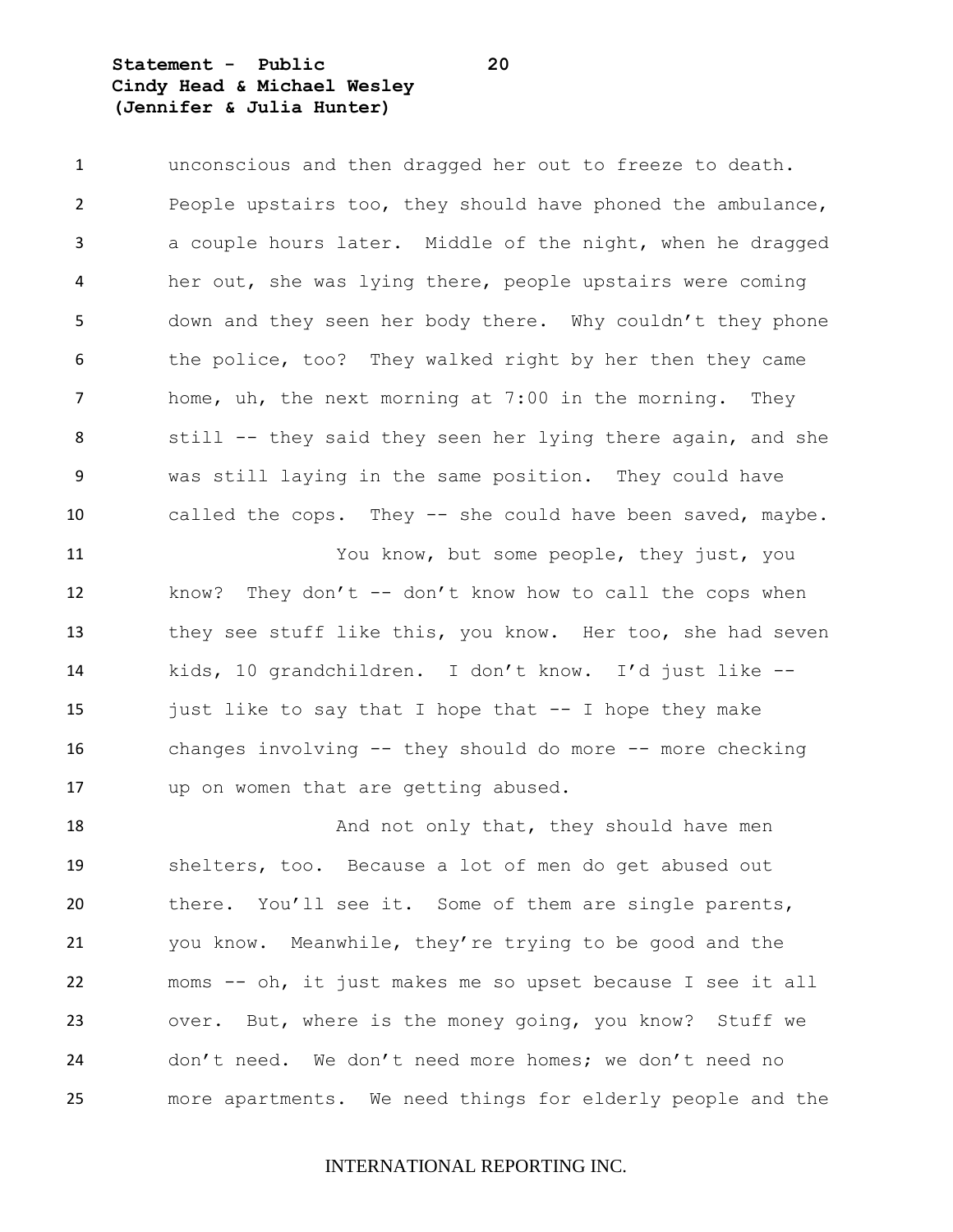**Statement - Public 21 Cindy Head & Michael Wesley (Jennifer & Julia Hunter)**

 generation that are coming -- that are, like, our kids, you know, our grandchildren. We should make more supports for them. That's what makes me mad. **MR. MICHAEL WESLEY:** Yeah. **MS. CINDY HEAD:** I just wanted to say what I had to get off my chest because I was kind of nervous coming here to talk about my two sisters, and they were 8 good; they were good women at heart when they were alive. And I could tell you, they truly used to keep me, when I got thrown out of my apartment with a couple of my kids, she kept me in that -- in that apartment block, what the shelter gave her. She gave us a bed on her floor for a couple months and then I found my own place with my kids. She was a good woman. She would have been a good grandma. I wish 16 she was still alive. I only got one sister left. And she's almost -- she's a di -- she's a real -- a real diabetic. She takes her needles; she's half blind. Who knows, you know? You don't know what comes and goes every day, you know? And my mom, she's getting old and she can't hardly, you know, deal with a lot of stress. That's why I don't hardly talk to my mom. That's why I'm glad to have Shannon and I have -- I just met you, and Angie and Leslie, the Women's Centre, Mama Wi (ph), you know? I have them to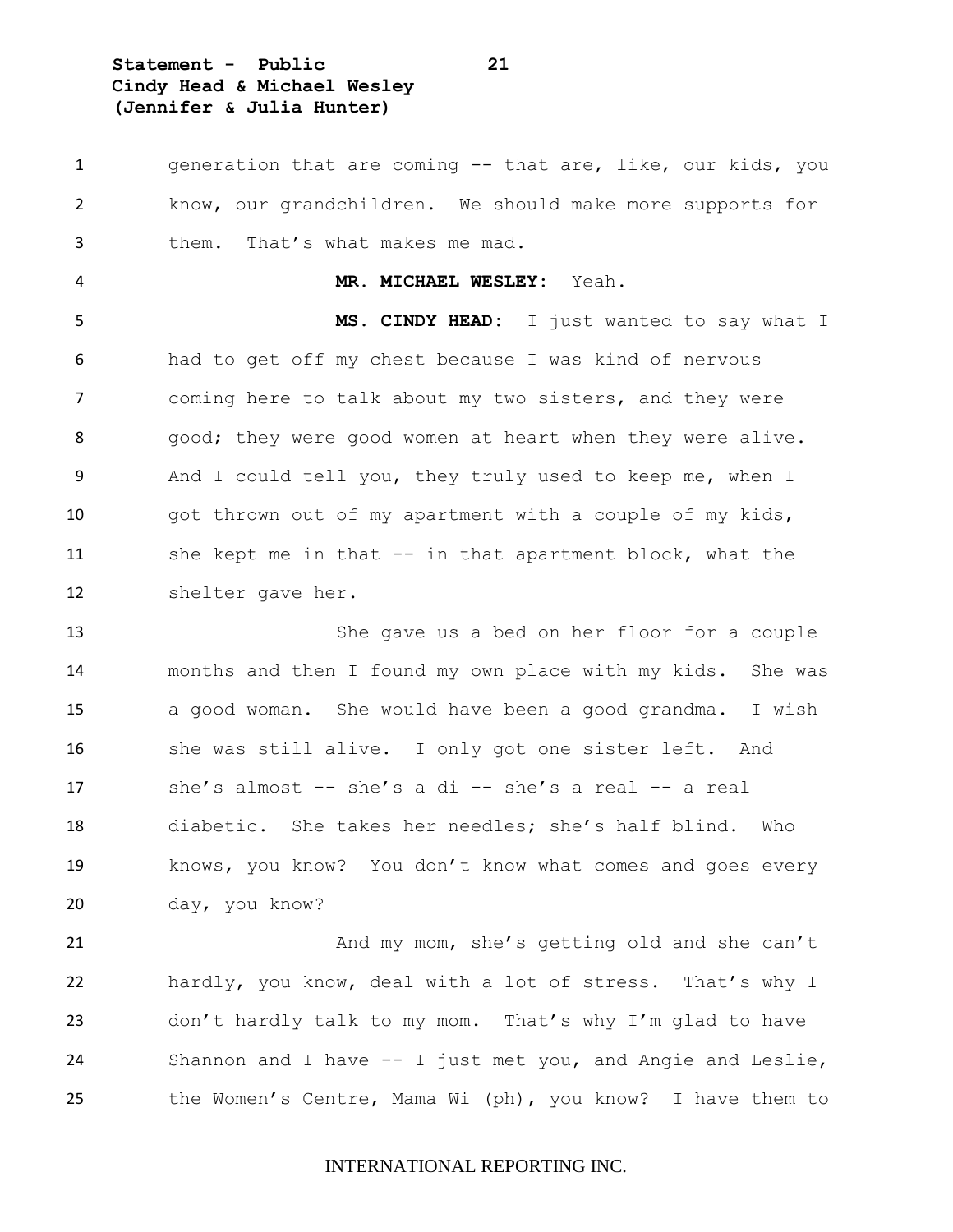# **Statement - Public 22 Cindy Head & Michael Wesley (Jennifer & Julia Hunter)**

 talk to sometimes. Because sometimes I hide, and I -- I don't talk about my feelings. That's basically about me. The ones that are passing, you know, just to let you know, there was another death in my family last week. It was my nephew. That's the one that got hit -- got hit on Main Street. Cody Severight; he was 23. He used to talk about his mom and dad; now, he can be with them. They're burying him today in the reserve. That's hurtful too, because I couldn't afford to go there, me and him and a couple of my kids. I didn't mind because I know I love him, I know he's going to go into the right -- right place with his mom and dad. But, I wanted to be here for my two sisters, and for myself, and for my sisters' kids, you know? I'm happy I came, and my daughter is here. I just hope people will listen to my story and maybe, maybe they make a change and 17 get some -- some more places up here, you know, or on the reserves or -- it's hard. 19 When I have stress like this, I -- these

 kids don't know I -- I hide a lot of things and I cry when I'm by myself. Sometimes I think about them because I do miss them sometimes, because I have nobody. And, Julia used to always listen to me and Jennifer used to always hang around with me all the time. Meanwhile, I'm the oldest, but oldest one of my sister (indiscernible).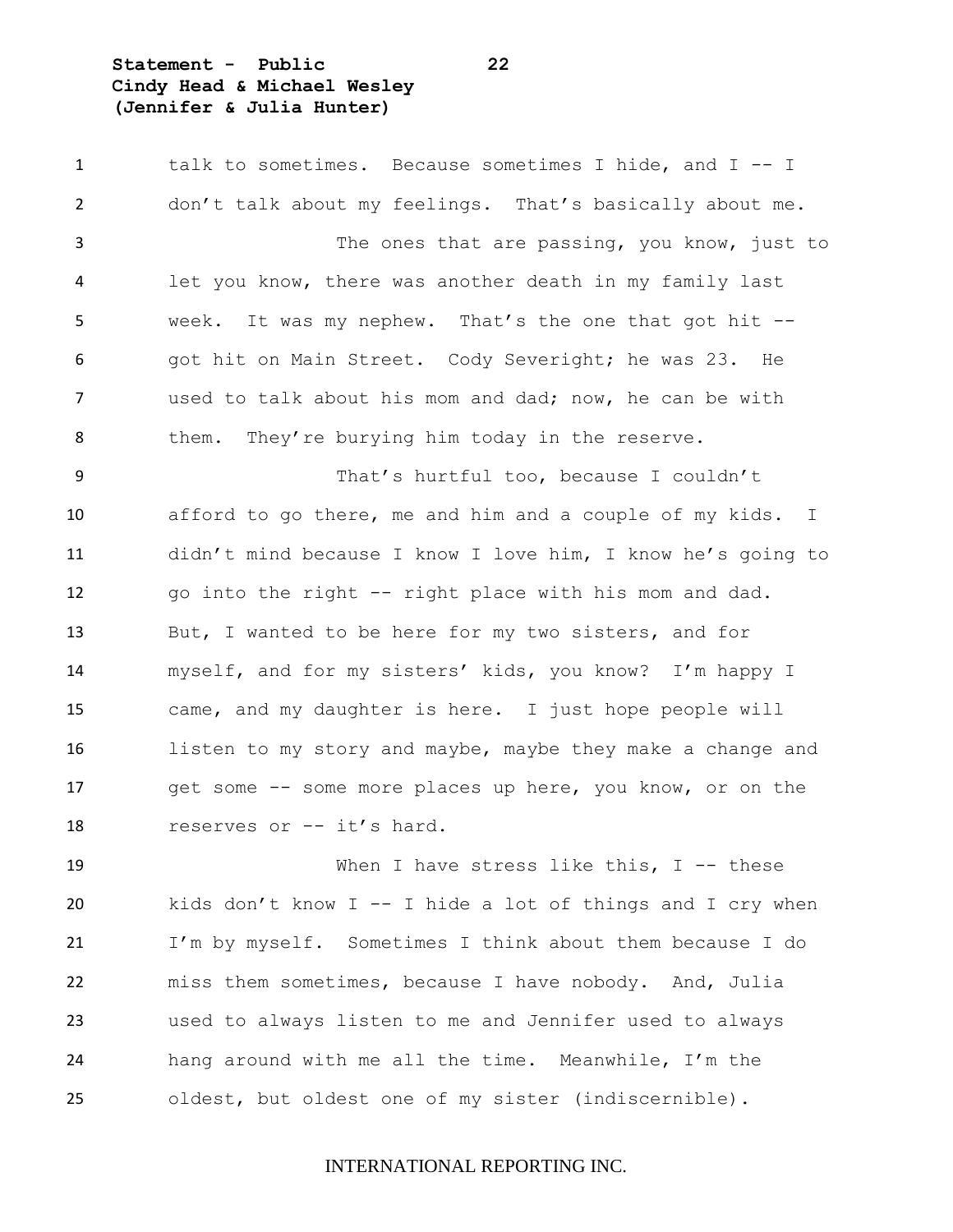**Statement - Public 23 Cindy Head & Michael Wesley (Jennifer & Julia Hunter)**

1 But, I think I said a little bit for now, but, yeah, I hope that they should need more -- more counselling for -- for us and for these teenagers and kids that lose their -- both parents, you know, because who are they going to? You know, they don't know who to go to. They cry when they -- they have to go out and maybe have a few and that's when their -- their real emotions come out, 8 that they talk about their mom and dad, you know? Because what -- maybe they don't want to say it when they're so -- when they're -- I guess what I'm trying to say is they don't know how to express their emotions when they're sober.

 But, I found out, some of the kids, they -- they tend to kind of drink a little bit and that's when I find out the truth because they are hurting. And it's hurtful when they come to you and when they say they miss their mom and dad, you know? What am I? All I'm here is 18 just to listen to them and love them and -- but, I don't know how to say because, you know, I never lost my mom, I don't know how it feels. But, I love them, you know? I'm always here for them.

**I** guess that's it from me. I just wanted to talk about my sisters and how it impacted me. And I wanted my nephew to be here, so he could tell how he never hardly met his mom. But, she was a really kind woman though.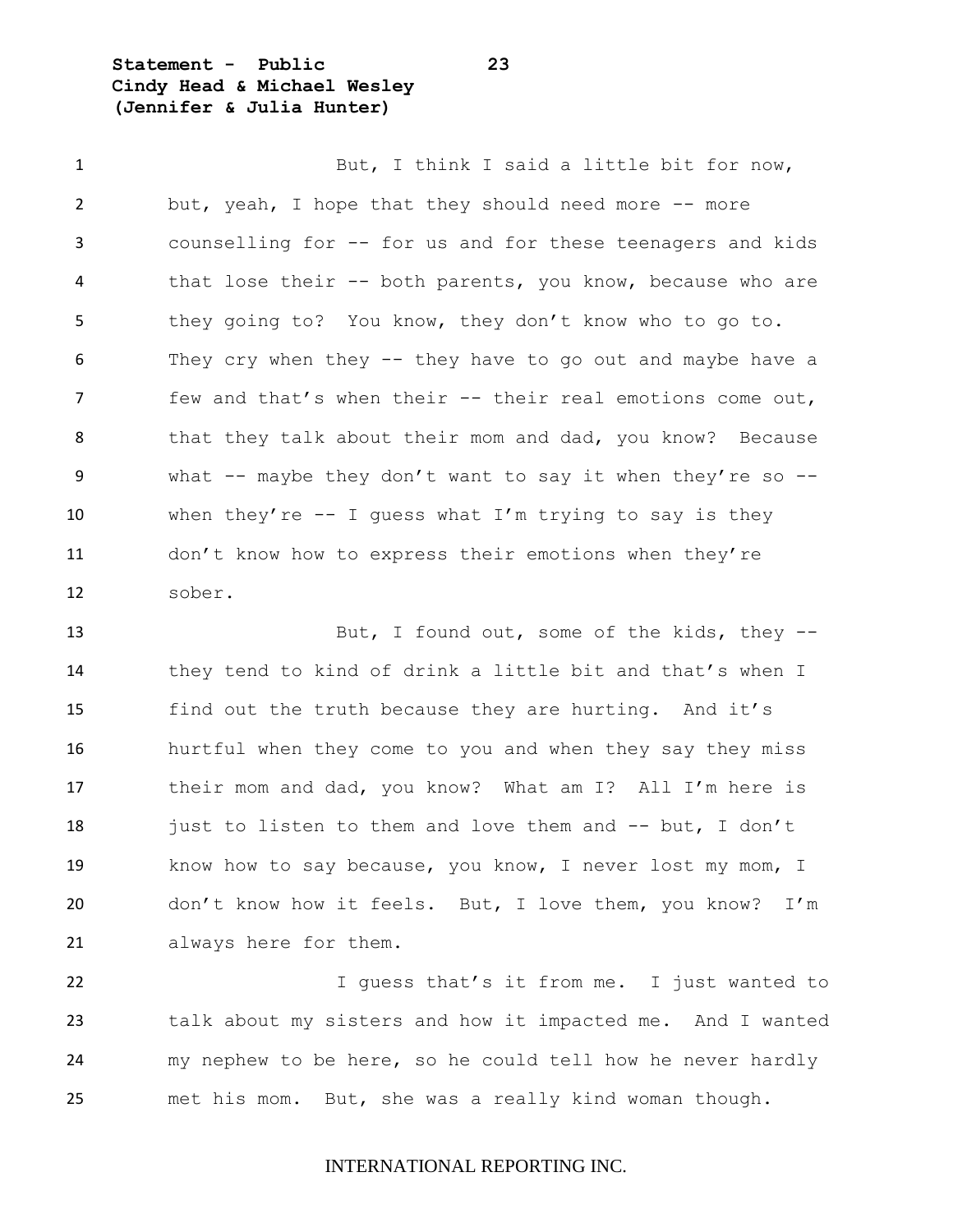**Statement - Public 24 Cindy Head & Michael Wesley (Jennifer & Julia Hunter)**

 But, I wanted them here for me, for support and, yeah, I think that's about it. I don't know if you guys have any questions. MS. FRANCINE MERASTY: Um ---5 MS. CINDY HEAD: Like, this is  $-$  this is my story, but uh, my mom and sister would have been here, but they're, like I said, they're burying my nephew. 8 MS. FRANCINE MERASTY: Mm-hmm. **MS. CINDY HEAD:** But, they would have loved to be here. **MS. FRANCINE MERASTY:** Okay. What might have helped your lost loved ones? **MS. CINDY HEAD:** Would have what? **MS. FRANCINE MERASTY:** What might have helped? **MS. CINDY HEAD:** Maybe people that see someone lying there, maybe they should phone the police or more investigation, you know? Go door to door, you know, or go next door neighbours, see if that guy is fighting her, see if it's true, you know, like, the cops should make more -- more -- more help to the victim, I guess. More, like checking up and doing more investigation, like seeing what -- who was all there or, you know, or seeing who -- if he did fight her and everything. Same with Jennifer, you know? They said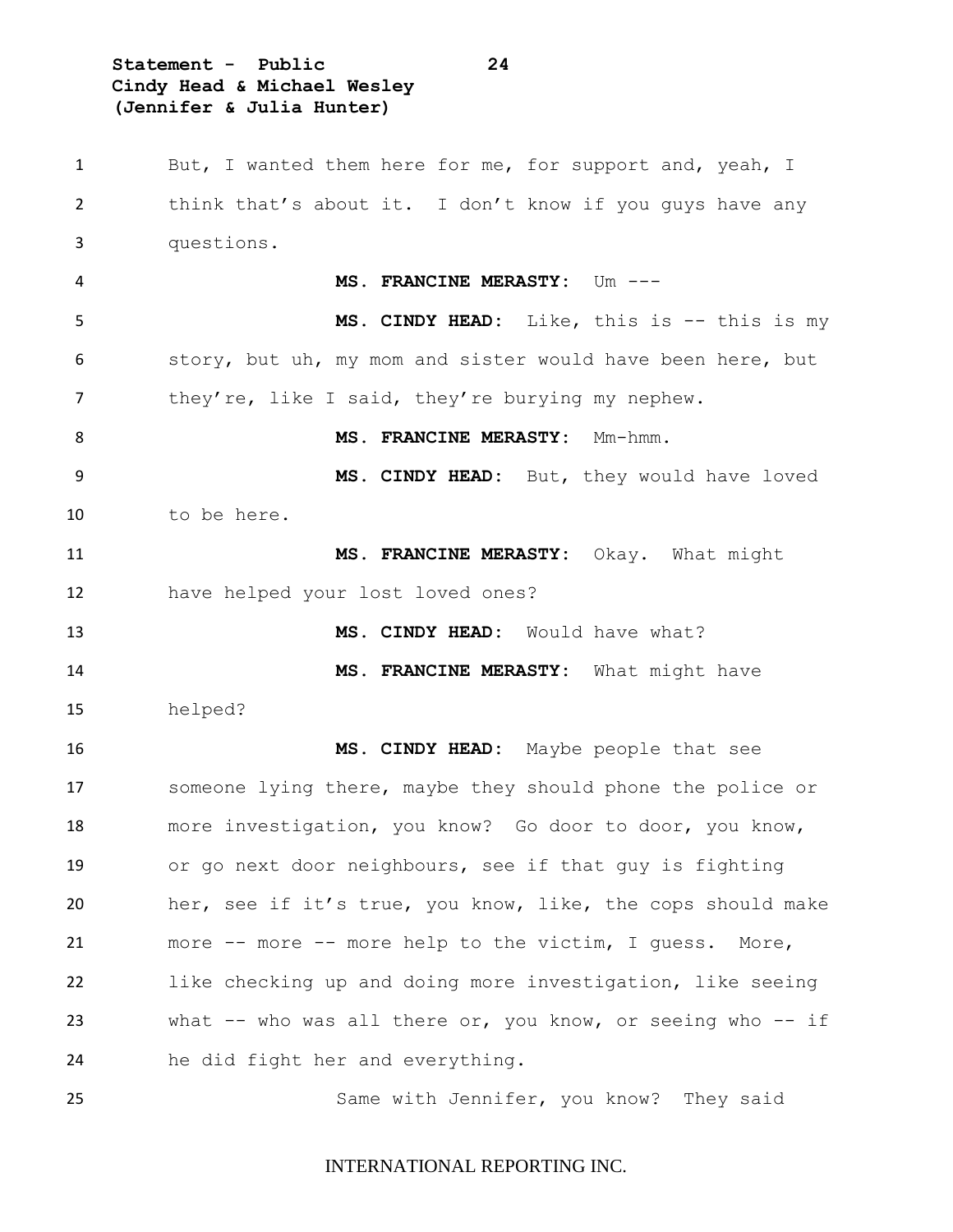# **Statement - Public 25 Cindy Head & Michael Wesley (Jennifer & Julia Hunter)**

 that guy put pills, but who was all there? Jennifer said before -- she phoned my mom twice that night, once at 12:00 the last time and then earlier that evening and she said 4 there was four of them -- that four -- four, like him -- her, her boyfriend and three other guys. I guess they were 6 there drinking and then I guess once she probably -- after 7 she talked to my mom and then I quess that's when she probably went to bed or something, when they -- they probably came back and I don't know what happened but that's how those pills got into her. He must have put them in there, in her drink. But, she wasn't drinking. What killed her was those diabetic pills, they said. She -- they made her brain dead. Yeah, I don't know. **MS. FRANCINE MERASTY:** So, how can we make

things better for future generations?

 **MS. CINDY HEAD:** The future generation? More supports, more -- cops should do more investigating, you know? If something happens like this again to other families, you know, they -- they should do more investigation. They should check up on the kids that are losing parents, you know? More supports out there for the -- for the -- for our kids growing up there, you know? Because one day we're not going to be here, you know? Who are they going to go to? Probably just -- I don't know. It's just hard to -- hard to explain because these kids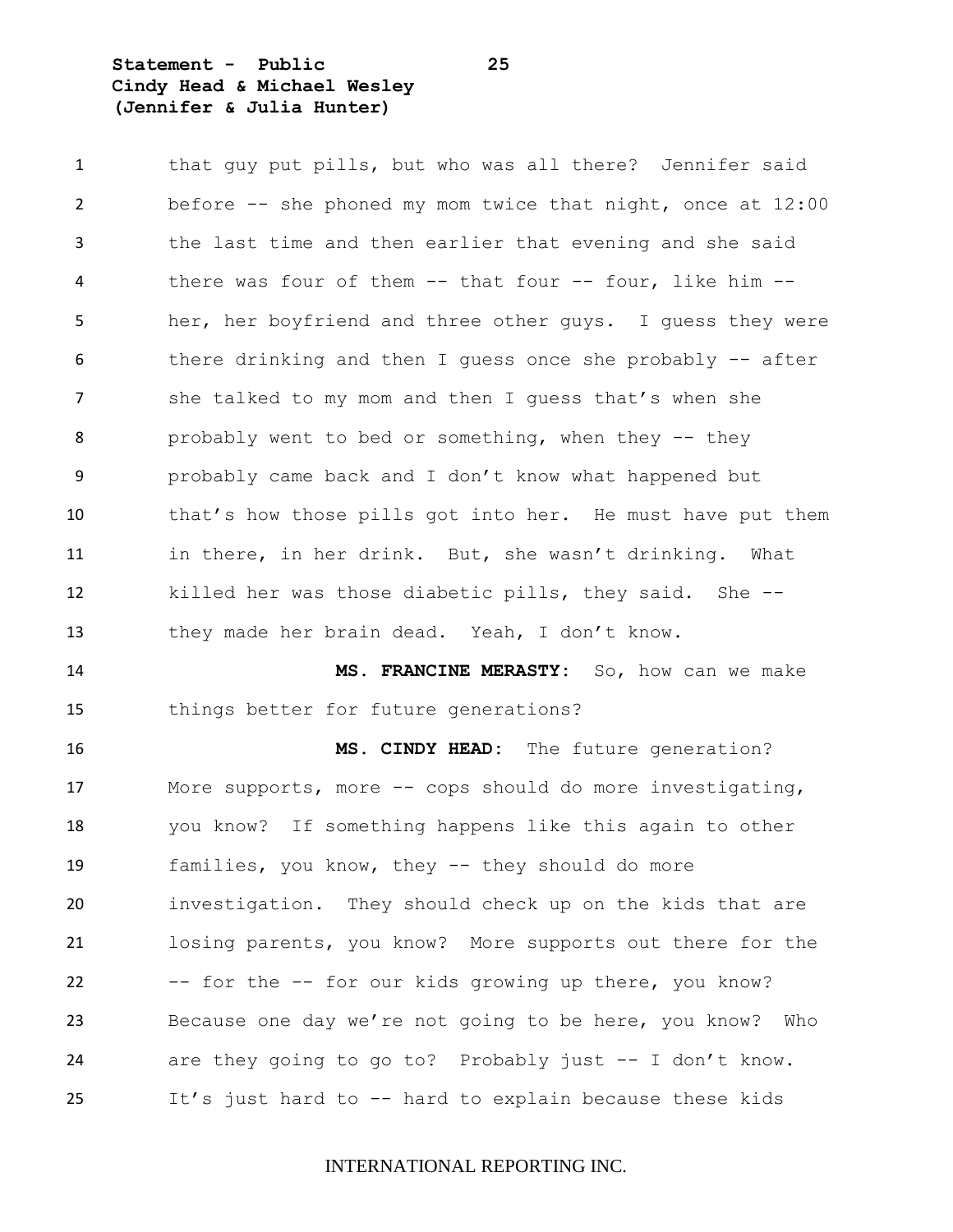**Statement - Public 26 Cindy Head & Michael Wesley (Jennifer & Julia Hunter)**

 won't have nothing if there's no supports out there for them.

 **MS. FRANCINE MERASTY:** Is there anything else that you'd like to tell the Commissioners? **MS. CINDY HEAD:** Just what I've been hearing, like, coming to this Inquiry. I hear a lot of stories, you know? Like, sometimes I put my feelings aside and mine are not even bad, but some of these other stories are really bad, you know? It's -- I cry in there too because I feel for them. Meanwhile, it's not my family, but I wouldn't want to be in that position. It's so hard.

12 It's like what they say, you know? There 13 should be more supports on the -- on the reserves, in Winnipeg here, you know? Like, more drop-ins for these kids so they can talk -- talk to people, you know? Like, 16 some of our kids are on drugs, they should have more supports for that, helping, aching and over for their drug 18 addictions because, you know, some of them are committing suicide and some of them are going crazy because of this meth, you know?

 I hear a lot of that and I think that's what needs to be done or even if they could try to make a change to get more programs out here and more places to go instead of putting up these things that we don't even need, you know, in our city. It makes me mad. We should be looking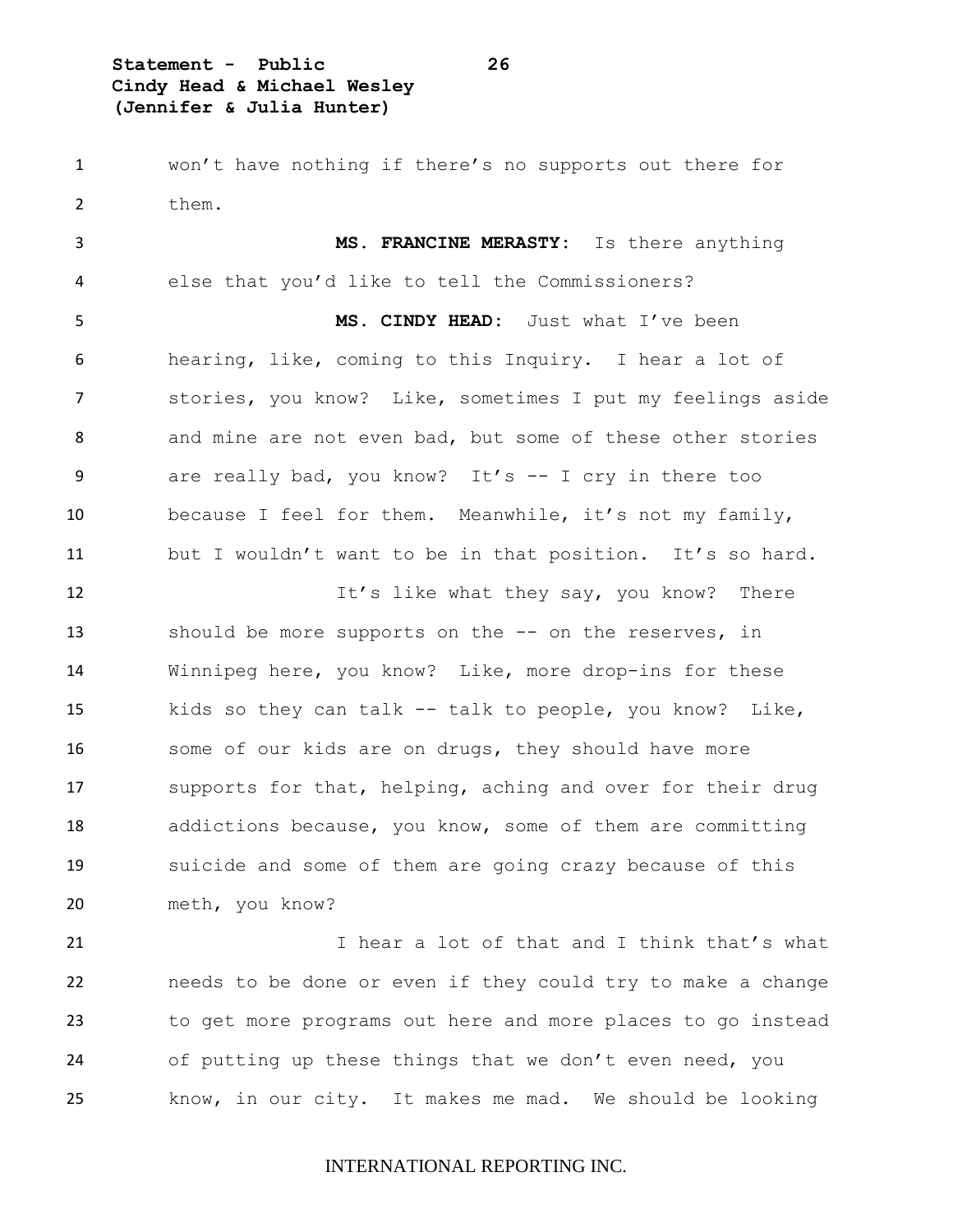**Statement - Public 27 Cindy Head & Michael Wesley (Jennifer & Julia Hunter)**

 after the elderly people too, you know? My mom gets mad at me sometimes when I get mad like that, when I'm watching the news because I'm criticizing everything. "Well, we don't need that and you're into your politics again, eh Cindy," she tells me.

 But, that's how I am. I just -- I don't know. It makes me mad when they take the money and we don't even need it, you know? The kids need it. The elderly needs it, you know? Or even for us, you know, when we -- when we need to talk to somebody like -- like for myself, you know? I've been having a lot of support for myself in the last couple weeks, because I heard this was coming, the Inquiry, and then I learned my nephew passed away. So, I was going through the different resources and seeing who I could talk to and everything. So, yeah, I guess that's it for me.

 **MS. FRANCINE MERASTY:** Do you feel that you've been heard?

 **MS. CINDY HEAD:** I think I did, yeah. Only they can hear my story. I know nothing won't happen just like that, you know? It takes a while and I can -- I can understand that, just as long as they hear my story and that these kids won't have mom and dads, you know, if nothing's being done about women getting abused, women getting killed, you know? Stuff has to be done to make our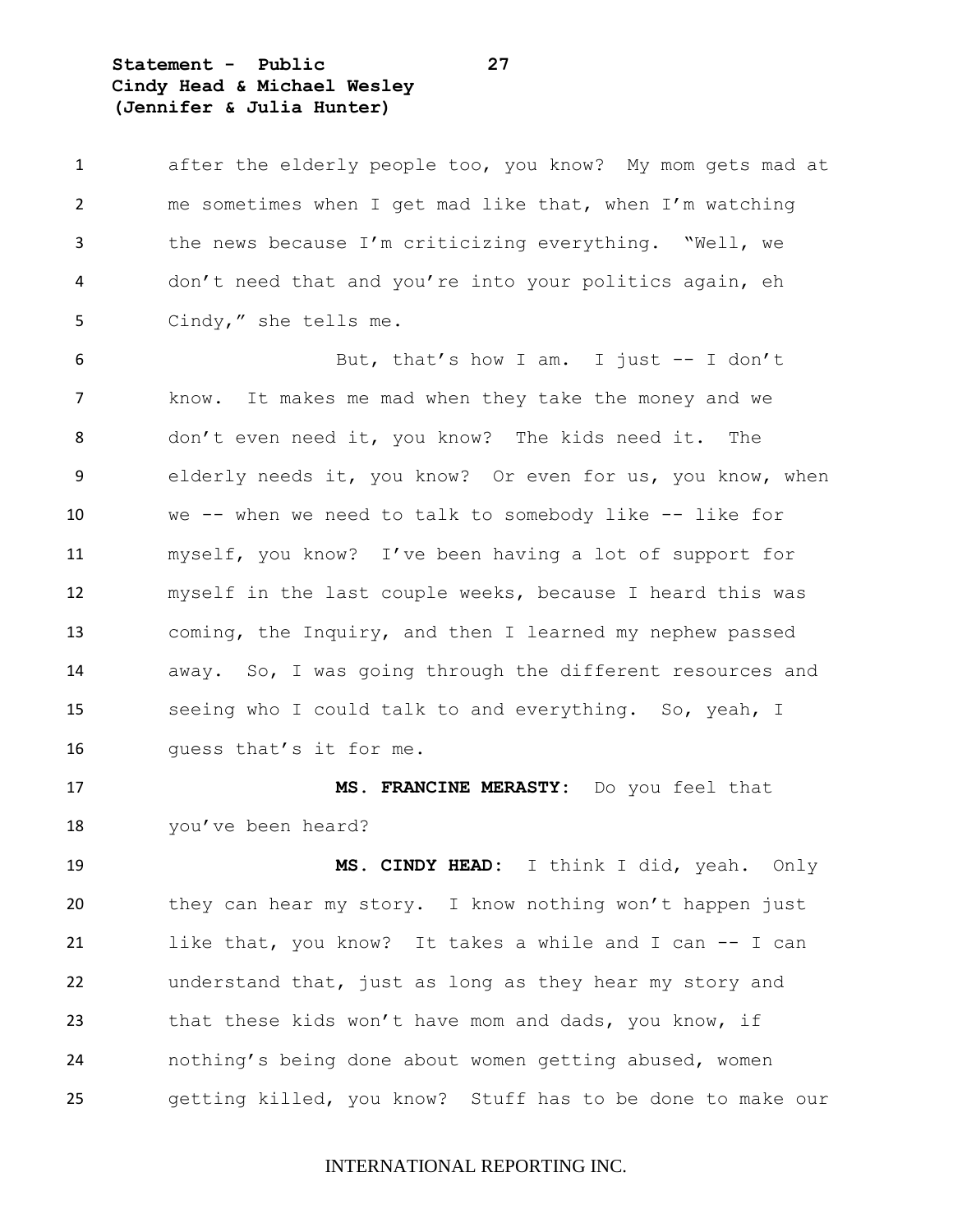**Statement - Public 28 Cindy Head & Michael Wesley (Jennifer & Julia Hunter)**

| 1              | lives more -- to make their lives more -- more livable, you |
|----------------|-------------------------------------------------------------|
| $\overline{2}$ | know? Yeah, that's it for me. Thank you.                    |
| 3              | MS. FRANCINE MERASTY: Do you have anything                  |
| 4              | to add, Michael? Well, it's 11:33 a.m., Friday, October     |
| 5              | 20, and we're done.                                         |
| 6              | --- Upon adjourning at 11:33                                |